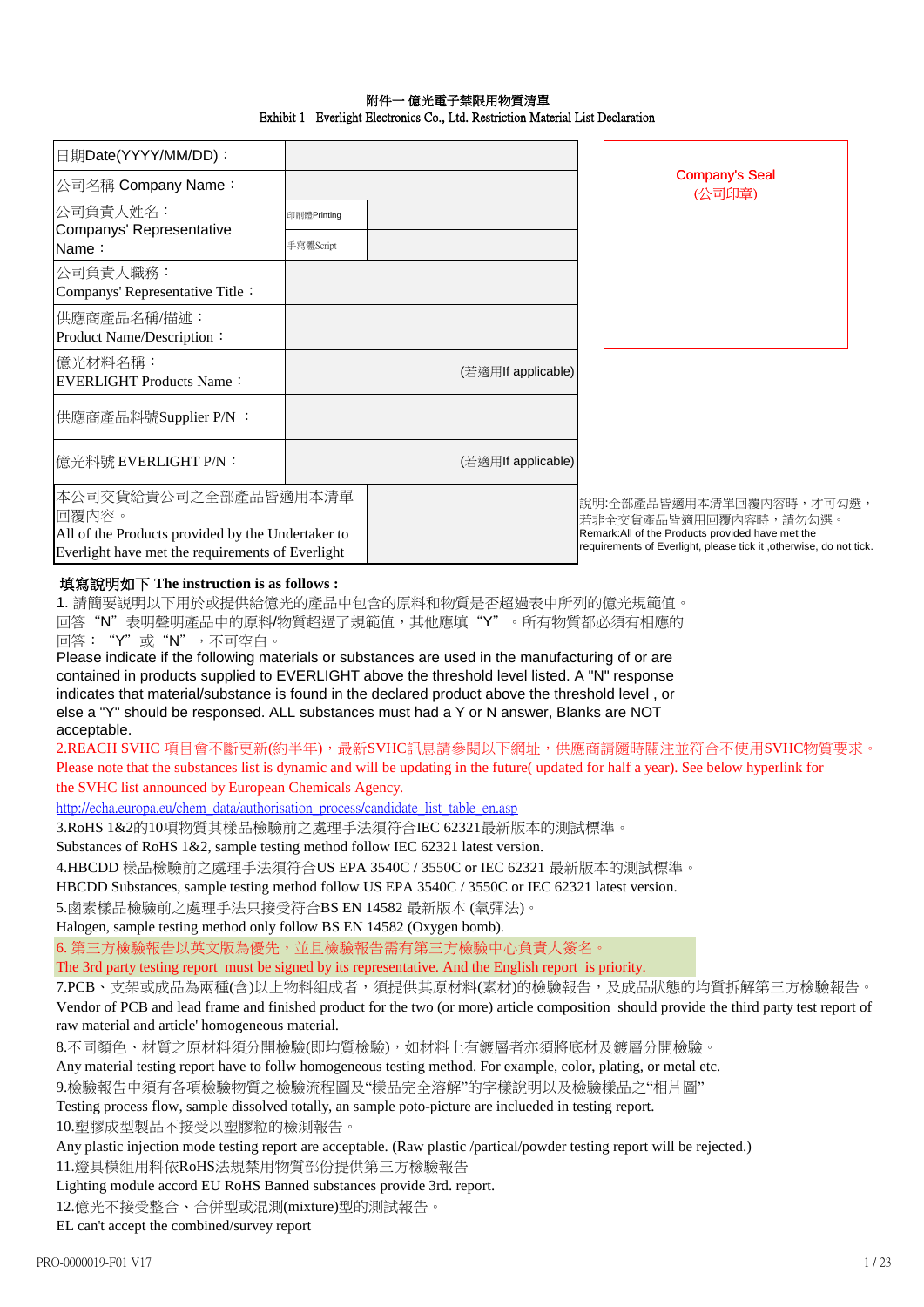13.第三方檢驗報告有效期限為一年有效期,燈具模組用料為兩年期限。

The validity period of the 3rd party test report is one year, and for light module is two years.

14.PFOS、PFOA因應檢驗方法變更,檢驗極限值變更為25 ppb。

PFOS and PFOA have been changed to 25 ppb due to changes in test methods.

15.油墨、液態膠材類須依客戶需求提供測試樣品為乾基狀態的測試報告

Ink, liquid resin must provide test report of dry sample based on customer requirements

| 編號<br>N <sub>o</sub> | 類別<br><b>TYPE</b> | 物質名稱<br><b>Substance Name</b>                                                        | CAS編號<br>CAS No. | <b>EVERLIGHT</b><br><b>SPECIFICATION</b>                  | 符合要求(Y/N)<br>Meet<br>request(Y/N) | 特殊要求<br><b>Additional Request</b>                                                                                                   | 含有部位/含有量或其它事項說<br>明<br>Content position/ ppm or other |
|----------------------|-------------------|--------------------------------------------------------------------------------------|------------------|-----------------------------------------------------------|-----------------------------------|-------------------------------------------------------------------------------------------------------------------------------------|-------------------------------------------------------|
| 1                    |                   | Cadmium and cadmium<br>RoHS 1 compound<br>鎘及鎘化合物                                     |                  | N.D. (< 2 ppm)<br>Metal contain Zinc <<br>20ppm           |                                   | IEC 62321第三方檢驗報<br>告<br>IEC 62321 3rd Test report                                                                                   |                                                       |
| $\overline{2}$       |                   | Hexavalent Chromium (Cr<br>RoHS $1 6+$ ) compunds<br>六價鉻化合物                          |                  | N.D.(Plastic <8ppm<br>Metal $\leq 0.10 \text{ µg/cm}^2$ ) |                                   | IEC 62321第三方檢驗報<br>告<br>IEC 62321 3rd Test report                                                                                   |                                                       |
| 3                    | RoHS <sub>1</sub> | Lead and Lead compunds<br>鉛及鉛化合物                                                     |                  | Plastic <50ppm<br>Other <500ppm                           |                                   | IEC 62321第三方檢驗報<br>告<br>IEC 62321 3rd Test report                                                                                   |                                                       |
| 4                    |                   | Mercury and Mercury<br>RoHS 1 compound<br>汞及汞化合物                                     |                  | N.D.<br>(<2ppm)                                           |                                   | IEC 62321第三方檢驗報<br>告<br>IEC 62321 3rd Test report                                                                                   |                                                       |
| 5                    |                   | Polybrominated diphenyl<br>RoHS 1 esters (PBDE's)<br>多溴聯苯醚                           |                  | N.D.<br>(<5ppm)                                           |                                   | IEC 62321第三方檢驗報<br>告<br>金屬及陶瓷材料可免提<br>供測試報告<br>IEC 62321 3rd Test report<br>Metals and ceramic<br>materials can be provided<br>free |                                                       |
| 6                    | RoHS 1 (PBBs)     | Polybrominated biphenyls<br>多溴聯苯                                                     |                  | N.D.<br>(<5ppm)                                           |                                   | IEC 62321第三方檢驗報<br>告<br>金屬及陶瓷材料可免提<br>供測試報告<br>IEC 62321 3rd Test report<br>Metals and ceramic<br>materials can be provided<br>free |                                                       |
| $\tau$               | RoHS <sub>2</sub> | Dibutyl phthalate, DBP<br>鄰苯二甲酸二丁酯                                                   | 84-74-2          | N.D.<br>$(<50$ ppm $)$                                    |                                   | IEC 62321第三方檢驗報<br>告<br>金屬及陶瓷材料可免提<br>供測試報告<br>IEC 62321 3rd Test report<br>Metals and ceramic<br>materials can be provided<br>free |                                                       |
| 8                    | RoHS <sub>2</sub> | $\operatorname{Bis}(2-)$<br>ethyl(hexyl)phthalate),<br><b>DEHP</b><br>鄰苯二甲酸二(2-乙基己)酯 | 117-81-7         | N.D.<br>$(<50$ ppm $)$                                    |                                   | IEC 62321第三方檢驗報<br>告<br>金屬及陶瓷材料可免提<br>供測試報告<br>IEC 62321 3rd Test report<br>Metals and ceramic<br>materials can be provided<br>free |                                                       |
| 9                    | RoHS 2 BBP        | Benzyl butyl phthalate,<br>鄰苯二甲酸丁苄酯                                                  | 85-68-7          | N.D.<br>$(<50$ ppm $)$                                    |                                   | IEC 62321第三方檢驗報<br>告<br>金屬及陶瓷材料可免提<br>供測試報告<br>IEC 62321 3rd Test report<br>Metals and ceramic<br>materials can be provided<br>free |                                                       |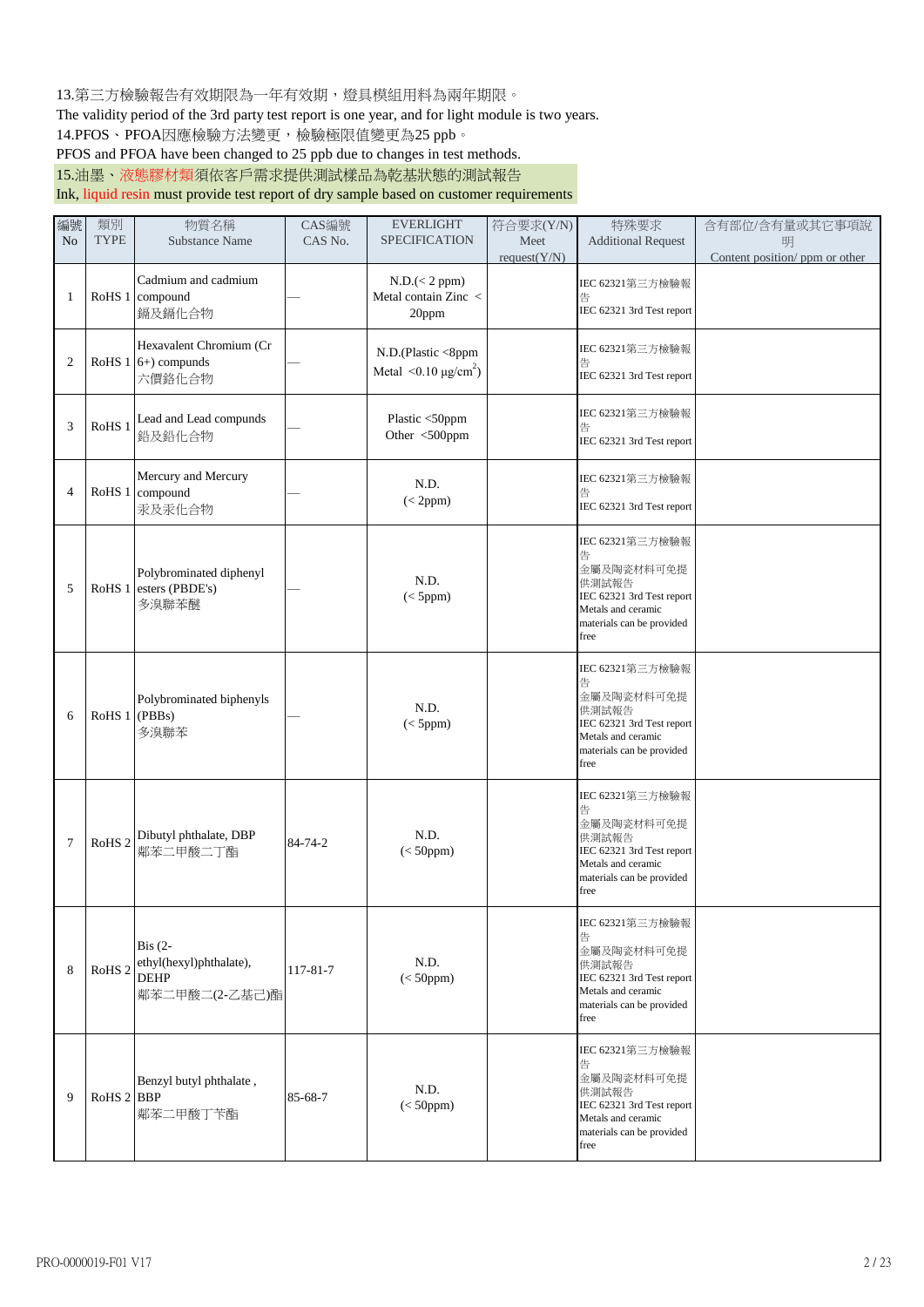| 10 | RoHS <sub>2</sub> | Diisobutyl phthalate, DIBP<br>鄰苯二甲酸二異丁酯                                                | 84-74-2              | N.D.<br>$(<50$ ppm $)$                                                                                                         | IEC 62321第三方檢驗報<br>金屬及陶瓷材料可免提<br>供測試報告<br>IEC 62321 3rd Test report<br>Metals and ceramic<br>materials can be provided<br>free                                                       |  |
|----|-------------------|----------------------------------------------------------------------------------------|----------------------|--------------------------------------------------------------------------------------------------------------------------------|--------------------------------------------------------------------------------------------------------------------------------------------------------------------------------------|--|
| 11 | Halogen           | F and F compound<br>氟及氟化合物                                                             | 14762-94-8           | <b>REPORT</b><br>須申報含量                                                                                                         | 須符合禁用ODS相關需<br>求Comply with ODS<br>regulatory equirements                                                                                                                            |  |
| 12 |                   | Chlorine and Chlorine<br>Halogen compound<br>氯及氯化合物                                    | 22537-15-1           | $<$ 900 ppm                                                                                                                    | EN14582第三方檢驗報<br>告<br>EN14582 3rd Test report                                                                                                                                        |  |
| 13 |                   | <b>Bromine and Bromine</b><br>Halogen compound<br>溴及溴化合物                               | 10097-32-2           | $<$ 900 ppm                                                                                                                    | EN14582第三方檢驗報<br>告<br>EN14582 3rd Test report                                                                                                                                        |  |
| 14 | Halogen           | Iodine and Iodine compound<br>碘及碘化合物                                                   | 14362-44-8           | <b>REPORT</b><br>須申報含量                                                                                                         |                                                                                                                                                                                      |  |
| 15 |                   | Total Bromine +Total<br>Halogen Chlorine<br>總溴+總氯                                      |                      | $<$ 1500 ppm                                                                                                                   |                                                                                                                                                                                      |  |
| 16 | <b>PFOA</b>       | Perfluorooctyl acid (PFOA)<br>and individual salts and<br>esters of PFOA<br>全氟辛酸銨及其鹽、酯 | $335 - 67 - 1$       | No Contented $(< 25$<br>ppb)<br>For Paint or Coating<br>$(\leq$ l $\mu$ g/m2)<br>不使用(<25 ppb)<br>塗層材料(<1μg/m2)                 | 1.参附件1<br>2.依客戶需求提供第三<br>方檢驗報告<br>1.refer attach 1<br>2.According<br><b>EVERLIGHT'S</b><br>Customers request.                                                                        |  |
| 17 | <b>PFOS</b>       | Perfluorooctane sulfonates,<br>PFOS-1<br>全氟辛烷硫磺酸                                       | Refer attach<br>参附件1 | No Contented $(< 25$<br>ppb)<br>不使用(<25 ppb)<br>Textile, Leather and<br>coating(<1 $\mu$ g/m2)<br>紡織品、皮革與鍍層<br>$($ 1 \mu g/m2) | 1.参附件1<br>2.依客戶需求提供第三<br>方檢驗報告<br>1.refer attach 1<br>2.According<br><b>EVERLIGHT'S</b><br>Customers request.                                                                        |  |
| 18 | <b>PVC</b>        | PVC and PVC blends except<br>in cables<br>聚氯乙烯及及混合物                                    |                      | No Contented<br>不使用                                                                                                            |                                                                                                                                                                                      |  |
| 19 | PAHs              | Polycyclic aromatic<br>hadrocarbons (PAHs)<br>多苯環芳香族                                   |                      | Categorl $I : < 0.2$<br>ppm<br>Categorl II : <10ppm<br>Categorl $\mathbb{II}$ : <200<br>ppm                                    | anc goir r oc 2 oc<br>依法規管理第1&2&3類<br>別<br>依客戶需求提供第三方<br>檢驗報告<br><b>According EVERLIGHT'S</b><br>Customers request.                                                                  |  |
| 20 | <b>DMF</b>        | Dimethyl fumarate<br>富馬酸二甲酯                                                            | 624-49-7             | No Contented<br>不使用                                                                                                            |                                                                                                                                                                                      |  |
| 21 | 1                 | Montrea Ozone Depleting Substances<br>(ODS) restrictions<br>Protocol 破壞臭氧層消耗物質         |                      | No Contented<br>不使用<br>Packaging materials<br>$(<5$ ppm)<br>包装材料(<5 ppm)                                                       | 蒙特婁破壞臭氧層物質<br>管制議定書管制物質(參<br>附件1,最新List須依法<br>規定義)<br>Montreal Protocol on<br>Substances that Deplete<br>the Ozone Layer(refer<br>attach 1 and according to<br>the latest version of |  |
| 22 | <b>GADSL</b>      | Global Automotive<br>declaration Substance List<br>(GADSL)<br>全球汽車申報物質清單               |                      | <b>REPORT</b><br>須申報含量                                                                                                         | <b>LINK GADSL LIST</b>                                                                                                                                                               |  |
| 23 | <b>POPs</b>       | Persistent Organic<br>Pollutants<br>持久性有機污染物                                           |                      | <b>REPORT</b><br>須申報含量                                                                                                         | 符合法規要求<br>Comply with regulatory<br>requirements                                                                                                                                     |  |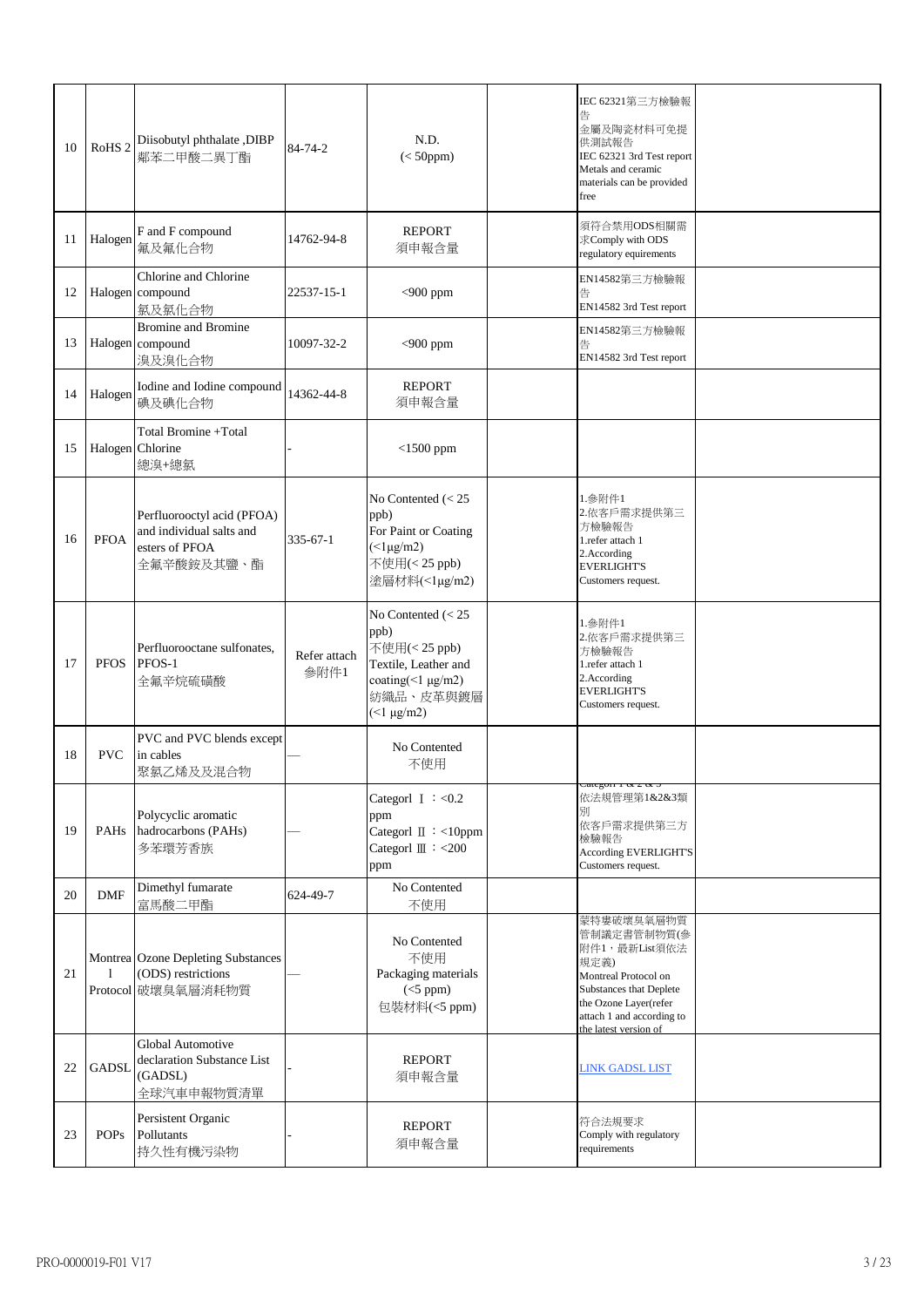| 24 | <b>POPs</b>         | <b>HBCDD</b><br>六溴環十二烷                                                                                                                    | 25637-99-4<br>3194-55-6 | N.D.<br>$(< 10$ ppm $)$                                              | IEC 62321第三方檢驗報<br>告<br>IEC 62321 3rd Test report<br>Metals and ceramic<br>materials can be provided<br>free<br>金屬及陶瓷材料可免提<br>供測試報告 |  |
|----|---------------------|-------------------------------------------------------------------------------------------------------------------------------------------|-------------------------|----------------------------------------------------------------------|-------------------------------------------------------------------------------------------------------------------------------------|--|
| 25 | <b>LTCE</b>         | Law on Tax on Chemicals in<br>Certain Electronic Products<br>瑞典-消費品減稅法                                                                    |                         | <b>REPORT</b><br>須申報含量                                               | 参附件 LTCE 法規<br>refer attach LTCE                                                                                                    |  |
| 26 |                     | Safe Drinking Water and<br>Toxic Enforcement Act<br>加州65 (Proposition 65)<br>安全飲用水和有毒物質實<br>施法(美國加州65)                                    |                         | <b>REPORT</b><br>須申報含量                                               | <b>LINK</b> Proposition 65<br><b>LIST</b>                                                                                           |  |
| 27 | <b>CHCC</b>         | Chemicals of high concern<br>to children (CHCC)<br>美國華盛頓州兒童安全產<br>品法(CHCC)                                                                |                         | <b>REPORT</b><br>須申報含量                                               | <b>LINK CHCC LIST</b>                                                                                                               |  |
| 28 | China<br><b>VOC</b> | GB 30981-2020 Limit of<br>harmful substances of<br>industrial protective coatings<br>GB 30981-2020 工業防護<br>塗料中有害物質限量                      |                         | No Contented<br>不使用<br>Compliant with the<br>standard<br>符合法規要求      | 依客戶需求提供第三方<br>的CMA檢驗報告<br><b>According EVERLIGHT'S</b><br>Customers request, it<br>should have a CMA test<br>report.                |  |
| 29 | China<br><b>VOC</b> | GB 33372-2020 Limit<br>standard for volatile organic<br>compounds content in<br>adhesives<br>GB 33372-2020 膠粘劑揮<br>發性有機化合物限量              |                         | No Contented<br>不使用<br>Compliant with the<br>standard<br>符合法規要求      | 依客戶需求提供第三方<br>的CMA檢驗報告<br><b>According EVERLIGHT'S</b><br>Customers request, it<br>should have a CMA test<br>report.                |  |
| 30 | China<br>VOC-       | GB 38507-2020 Limit<br>standard for volatile organic<br>compounds content in<br>printing inks<br>GB 38507-2020 油墨中可<br>揮發性有機化合物含量的<br>限值  |                         | No Contented<br>不使用<br>Compliant with the<br>standard<br>符合法規要求      | 依客戶需求提供第三方<br>的CMA檢驗報告<br><b>According EVERLIGHT'S</b><br>Customers request, it<br>should have a CMA test<br>report.                |  |
| 31 | China<br><b>VOC</b> | GB 38508-2020: Limit<br>standard for volatile organic<br>compounds content in<br>cleaning agents<br>GB 38508-2020 清洗劑揮<br>發性有機化合物含量限值     |                         | No Contented<br>不使用<br>Compliant with the<br>standard<br>符合法規要求      | 依客戶需求提供第三方<br>的CMA檢驗報告<br><b>According EVERLIGHT'S</b><br>Customers request, it<br>should have a CMA test<br>report.                |  |
| 32 | Control             | Tetrabromobisphenol A<br>TBBP-A<br>(Exemption: PCB can use<br>but need to fill contain in<br>Remark)<br>四溴雙酚A (電路印刷版<br>部分可除外,但須備註含<br>量) |                         | No Contented (<<br>10ppm)<br>不使用(<10ppm)                             | 依客戶需求提供第三方<br>檢驗報告<br><b>According EVERLIGHT'S</b><br>Customers request.                                                            |  |
| 33 | Control             | <b>BISPHENOL-A</b><br>雙酚-A                                                                                                                |                         | No Contented $\left\langle \right\rangle$<br>25ppm)<br>不使用 (< 25ppm) | 依客戶需求<br><b>According EVERLIGHT'S</b><br>Customers request                                                                          |  |
| 34 | Packaging           | Cumulative concentration of<br>Cd, Pb, Hg, Cr (VI)<br>鎘,鉛,汞,六價鉻的濃度總<br>和                                                                  |                         | $<$ 80 ppm                                                           |                                                                                                                                     |  |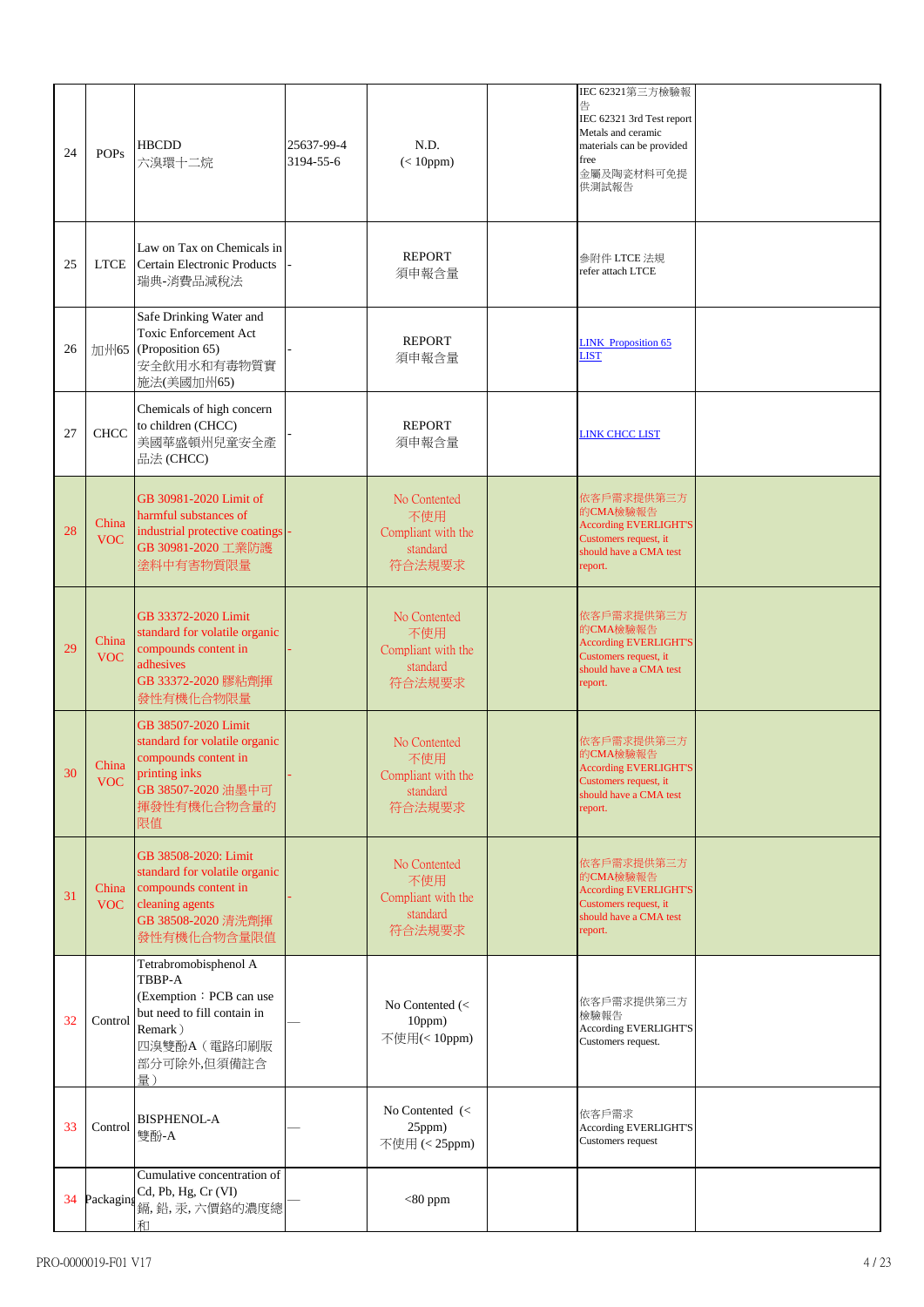| 35 | Control | Chlorinated Hydrocarbon<br>碳氫氯化合物                                                                                                                                                                                                                                                                   |           | No Contented<br>不使用                                                               |                                                                                                                                                                                                                           |  |
|----|---------|-----------------------------------------------------------------------------------------------------------------------------------------------------------------------------------------------------------------------------------------------------------------------------------------------------|-----------|-----------------------------------------------------------------------------------|---------------------------------------------------------------------------------------------------------------------------------------------------------------------------------------------------------------------------|--|
| 36 |         | <b>Chlorinated Paraffins</b><br>Control Restrictions<br>石臘氯化物                                                                                                                                                                                                                                       |           | No Contented<br>不使用                                                               |                                                                                                                                                                                                                           |  |
| 37 |         | Halogenated Diphenyl<br>Control Methanes<br>二苯基甲烷之鹵化物                                                                                                                                                                                                                                               |           | No Contented<br>不使用                                                               |                                                                                                                                                                                                                           |  |
| 38 | Control | Arsenic and arsenic<br>compounds Exemption:<br>semiconductor chips and<br>copper foil for printed<br>circuit boards.<br>砷及其化合物(半導體晶片<br>及PCB的Copper foil用途除<br>外)                                                                                                                                   |           | $<$ 100ppm                                                                        | 半導體晶片及PCB的<br>Copper foil須申報用量<br>依客戶需求提供第三方<br>檢驗報告<br>Semiconductor chips and<br>Copper foil for printed<br>circuit boards are required<br>to declare the amount.<br><b>According EVERLIGHT'S</b><br>Customers request. |  |
| 39 | Control | Nickel and Nickel<br>compounds<br>(Nickel finish that be taken<br>as plating layer on the<br>material external surface<br>which may touch the human<br>body skin for long time,<br>such as Remote control,<br>must follow this rule.)<br>鎳及其化合物<br>(鎳禁用於與人體皮膚長時<br>間接觸的物料表面鍍層,<br>如遙控器,需符合此規<br>範。) | 7440-02-0 | No Contented $(0.5 \mu$<br>g/cm2/week)<br>不使用(0.5μ<br>g/cm2/week)                 |                                                                                                                                                                                                                           |  |
| 40 |         | Azo-based dyes and<br>colorants with carcinogenic<br>Control amino compounds<br>含氨基化合物之偶氮基染<br>料及著色劑                                                                                                                                                                                                |           | No Contented<br>不使用                                                               | 参附件1<br>refer attach 1                                                                                                                                                                                                    |  |
| 41 | Control | Brominated dioxins/furans,<br>溴化戴奥辛/夫喃                                                                                                                                                                                                                                                              |           | No Contented<br>不使用                                                               |                                                                                                                                                                                                                           |  |
| 42 | Control | Chlorinated dioxins/furans<br>氯化戴奥辛/夫喃                                                                                                                                                                                                                                                              |           | No Contented<br>不使用                                                               |                                                                                                                                                                                                                           |  |
| 43 |         | Pentachlorophenol (PCP)<br>Control and its salts and esters<br>五氯酚及其鹽類與醚類                                                                                                                                                                                                                           |           | No Contented<br>不使用                                                               |                                                                                                                                                                                                                           |  |
| 44 | Control | Creosotes (tar oils)<br>木餾油                                                                                                                                                                                                                                                                         |           | No Contented<br>不使用                                                               |                                                                                                                                                                                                                           |  |
| 45 | Control | Mirex<br>滅蟻靈                                                                                                                                                                                                                                                                                        |           | No Contented<br>不使用                                                               |                                                                                                                                                                                                                           |  |
| 46 |         | Beryllium and its<br>Control compounds<br>鈹及其化合物                                                                                                                                                                                                                                                    |           | No Contented<br>不使用<br>Ceramics/Gold wire<br>$<$ 100 ppm<br>陶瓷/金線用途<br>$<$ 100ppm |                                                                                                                                                                                                                           |  |
| 47 | Control | Beryllium oxide<br>氧化鈹                                                                                                                                                                                                                                                                              | 1304-56-9 | No Contented<br>不使用                                                               | 依客戶需求提供第三方<br>檢驗報告<br><b>According EVERLIGHT'S</b><br>Customers request.                                                                                                                                                  |  |
| 48 | Control | Beryllium copper<br>鈹青銅                                                                                                                                                                                                                                                                             |           | No Contented<br>不使用                                                               | 依客戶需求提供第三方<br>檢驗報告<br><b>According EVERLIGHT'S</b><br>Customers request.                                                                                                                                                  |  |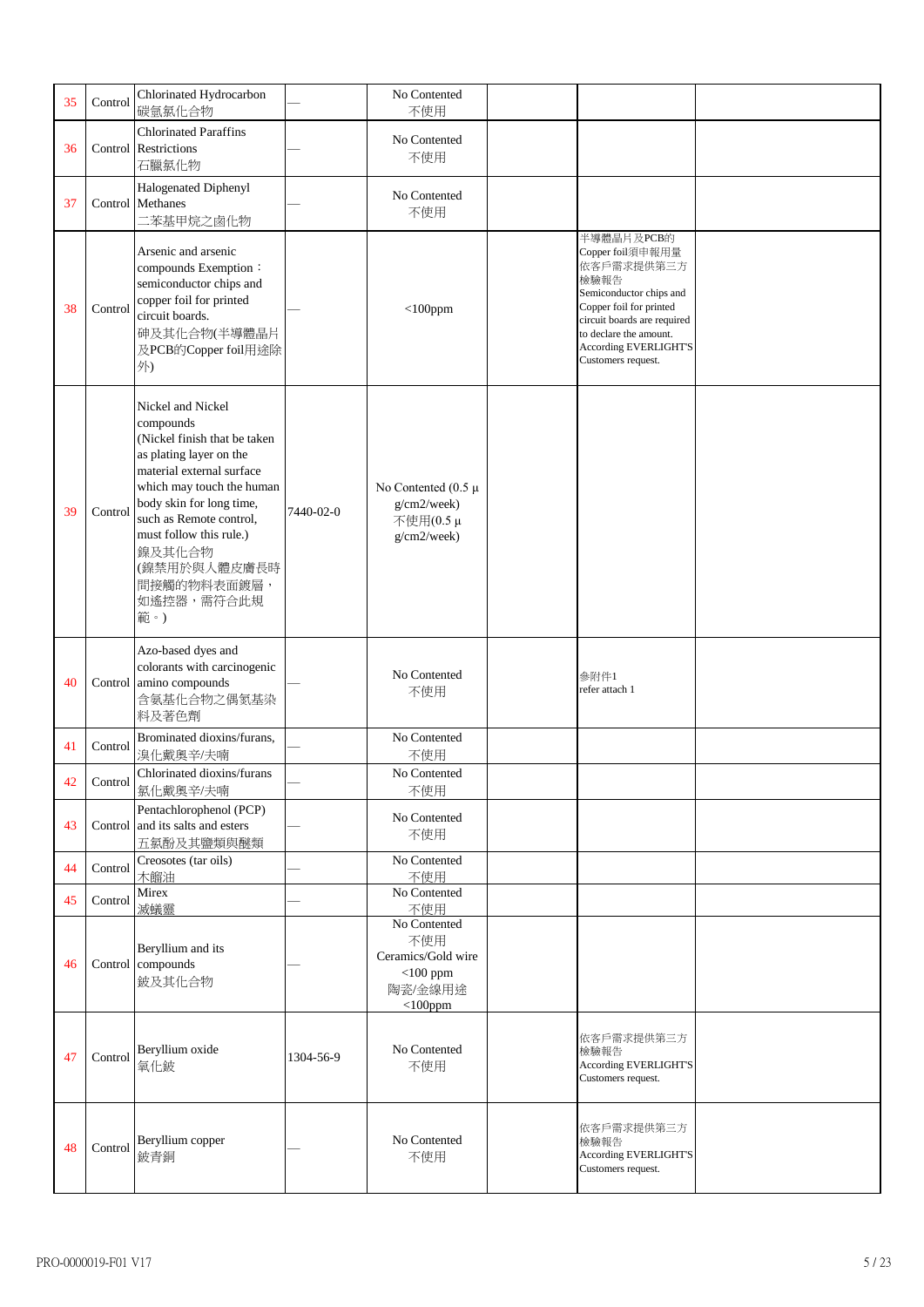| 49 |               | Specific phthalates(DEHP \<br>$DBP \cdot BBP \cdot DIBP \cdot$<br>$DINP \cdot DIDP \cdot DNOP \cdot$<br>Control $DNHP \cdot DHP \cdot$<br>DHNUP · DMEP · DIPP ·<br>DPP)<br>特定鄰苯二甲酸鹽 |                      | No Contented<br>不使用                                                                                  | 依客戶需求提供第三方<br>檢驗報告<br><b>According EVERLIGHT'S</b><br>Customers request. |  |
|----|---------------|-------------------------------------------------------------------------------------------------------------------------------------------------------------------------------------|----------------------|------------------------------------------------------------------------------------------------------|--------------------------------------------------------------------------|--|
| 50 | Control       | Hydrofluorocarbon(HFC),<br>Perfluorocarbon(PFC)<br>全氟化碳(PFC)或氫氟碳化<br>合物(HFC)                                                                                                        |                      | No Contented<br>不使用<br>Packaging materials<br>$(<5$ ppm)                                             |                                                                          |  |
| 51 |               | Antimony and its<br>compounds(Amtimony<br>Control trioxide)<br>銻及其化合物(除三氧化二<br>銻外)                                                                                                  |                      | $<$ 100ppm<br>Exemption:<br>semiconductor<br>chips · Develop<br>Project<br>除半導體晶片、專案                 | 依客戶需求提供第三方<br>檢驗報告<br>According EVERLIGHT'S<br>Customers request.        |  |
| 52 | Control       | Amtimony trioxide<br>三氧化二銻                                                                                                                                                          | 1309-64-4            | No Contented<br>不使用<br>Exemption:<br>semiconductor<br>chips · Develop<br>Project<br>除半導體晶片、專案<br>開發外 | 依客戶需求提供第三方<br>檢驗報告<br><b>According EVERLIGHT'S</b><br>Customers request. |  |
| 53 |               | Red Phosphorus or Yellow<br>Control Phosphorus<br>紅磷or黃磷                                                                                                                            |                      | No Contented<br>不使用                                                                                  |                                                                          |  |
| 54 | Control       | Cobalt and its compounds<br>鈷及鈷其化合物                                                                                                                                                 |                      | No Contented<br>不使用<br>Tungsten Carbide<br>Material <1000 ppm<br>碳化鎢材料<1000<br>ppm                   |                                                                          |  |
| 55 | Control       | Cobalt dichloride<br>二氯化鈷                                                                                                                                                           | 7646-79-9            | No Contented<br>不使用                                                                                  | 依客戶需求提供第三方<br>檢驗報告<br><b>According EVERLIGHT'S</b><br>Customers request. |  |
| 56 | Control       | Radioactive materials<br>放射性物質                                                                                                                                                      |                      | No Contented<br>不使用                                                                                  |                                                                          |  |
| 57 | Control       | Asbestos restrictions<br>石綿                                                                                                                                                         |                      | No Contented<br>不使用                                                                                  |                                                                          |  |
| 58 | Control       | Specified Organo Tin<br>compounds-TBTO<br>有機錫 (有機化合物)-氧<br>化三丁錫                                                                                                                     | 56-35-9              | No Contented<br>不使用                                                                                  |                                                                          |  |
| 59 |               | Control Trisubstituted stannanes                                                                                                                                                    |                      | No Contented<br>不使用                                                                                  |                                                                          |  |
| 60 | Control       | Dibutyi tin(DBT)<br>compounds<br>Dioctyl tin(DOT)<br>compounds<br>二苯基/二丁基錫及其化合                                                                                                      | Refer attach<br>参附件1 | No Contented<br>不使用                                                                                  |                                                                          |  |
| 61 | Control latex | Natural Rubber or Nateral<br>天然橡膠或天然乳膠                                                                                                                                              | 9003-31-0            | No Contented<br>不使用                                                                                  |                                                                          |  |
| 62 | Control       | Sulfur and its compounds<br>硫及其化合物                                                                                                                                                  | 7704-34-9            | <b>REPORT</b><br>須申報含量                                                                               |                                                                          |  |
| 63 | Control       | Volatile organic compounds<br>揮發性有機化合物                                                                                                                                              |                      | <b>REPORT</b><br>須申報含量                                                                               | 参附件1<br>refer attach 1                                                   |  |
| 64 | Control PCB)  | Polychlorinated biphenyls (<br>聚氯聯苯                                                                                                                                                 | 1336-36-3            | No Contented<br>不使用                                                                                  |                                                                          |  |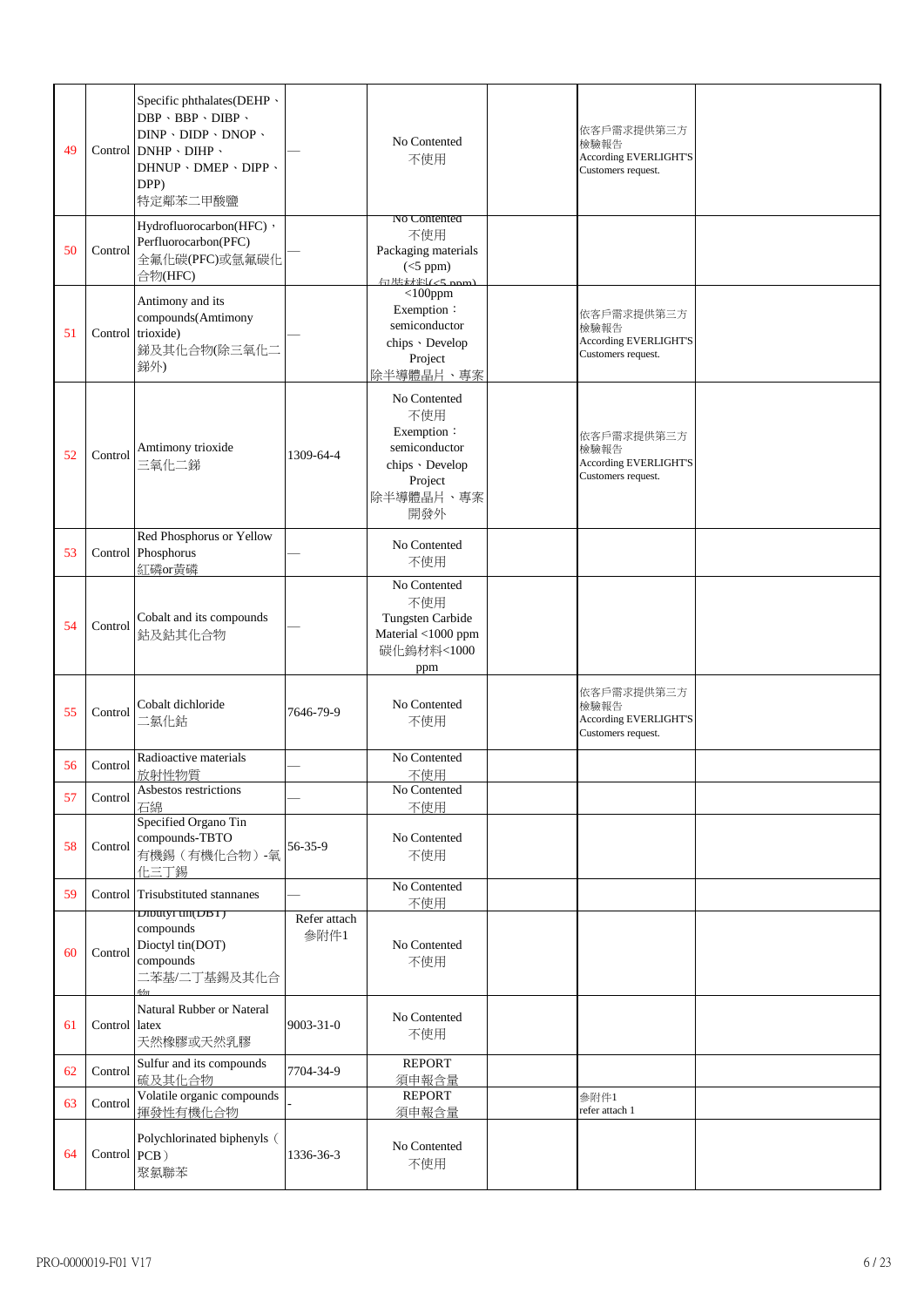| 65 | Control | Polychlorinated terphenyls<br>(PCT)<br>聚氯三聯苯                                                                                          | 61788-33-8                              | No Contented<br>不使用                                                                                                           |                                                     |  |
|----|---------|---------------------------------------------------------------------------------------------------------------------------------------|-----------------------------------------|-------------------------------------------------------------------------------------------------------------------------------|-----------------------------------------------------|--|
| 66 | Control | Polychlorinated naphthalene<br>(PCN)<br>聚氯化奈                                                                                          | 70776-03-3                              | No Contented<br>不使用                                                                                                           |                                                     |  |
| 67 | Control | 2-(2H-benzotriazol-2-yl)-<br>4,6-bis(1,1-dimethylethyl)-<br>Phenol<br>2-(2H)-苯並三氮唑-2-基)-<br>4,6-雙(1,1-二甲基乙基)苯<br>酚                    | 3846-71-7                               | No Contented<br>不使用                                                                                                           |                                                     |  |
| 68 | Control | <b>Brominated Flame</b><br>Retardants<br>(other than PBBs, PBDEs,<br>TBBPA & HBCCD)<br>溴化阻燃劑,扣除聚溴聯<br>苯類、聚溴聯苯醚類、四<br>溴雙酚A及六溴環十二烷<br>外 |                                         | <b>REPORT</b><br>須申報含量<br>No Contented R45,<br>R46, R50, R51, R52,<br>R60, R61<br>不使用 R45,<br>R46, R50, R51, R52,<br>R60, R61 |                                                     |  |
| 69 | Control | Nano materials<br>奈米物質                                                                                                                |                                         | <b>REPORT</b><br>須申報含量                                                                                                        |                                                     |  |
| 70 | Control | n-HEXANE<br>正己烷                                                                                                                       | 110-54-3                                | No intentionally added<br>禁止有意添加                                                                                              | 依據客戶規範ECH-<br>0000005 定義<br>According ECH-0000005   |  |
| 71 |         | Aluminum<br>Control diethylphosphinate<br>二乙基磷酸鋁                                                                                      | 225789-38-8                             | Not use<br>無使用                                                                                                                | 如有使用須申報含量<br>If it is used, it must be<br>declared. |  |
| 72 | Control | Aluminum Hydroxide<br>氫氧化鋁                                                                                                            | 21645-51-2                              | Not use<br>無使用                                                                                                                | 如有使用須申報含量<br>If it is used, it must be<br>declared. |  |
| 73 | Control | Ammonium Polyphosphate<br>聚磷酸銨                                                                                                        | 68333-79-9                              | Not use<br>無使用                                                                                                                | 如有使用須申報含量<br>If it is used, it must be<br>declared. |  |
| 74 | Control | Bisphenol A diphosphate /<br>Bisphenol-A bis(diphenyl<br>phosphate)<br>四苯基雙酚A二磷酸酯 / 雙 5945-33-5<br>酚A雙(二苯基磷酸酯);<br>阻燃劑BDP             | 181028-79-5;                            | Not use<br>無使用                                                                                                                | 如有使用須申報含量<br>If it is used, it must be<br>declared. |  |
| 75 | Control | Magnesium Hydroxide<br>氫氧化鎂                                                                                                           | 1309-42-8                               | Not use<br>無使用                                                                                                                | 如有使用須申報含量<br>If it is used, it must be<br>declared. |  |
| 76 | Control | Melamine Polyphosphate<br>焦磷酸三聚氰胺                                                                                                     | 15541-60-3                              | Not use<br>無使用                                                                                                                | 如有使用須申報含量<br>If it is used, it must be<br>declared. |  |
| 77 | Control | Phenoxyphosphazene<br>苯氧基膦                                                                                                            | 890525-36-7,<br>2791-22-2,<br>2791-23-3 | Not use<br>無使用                                                                                                                | 如有使用須申報含量<br>If it is used, it must be<br>declared. |  |
| 78 |         | Poly[phosphonate-co-<br>Control carbonate]<br>聚[膦酸 - 共 - 碳酸酯]                                                                         | 77226-90-5                              | Not use<br>無使用                                                                                                                | 如有使用須申報含量<br>If it is used, it must be<br>declared. |  |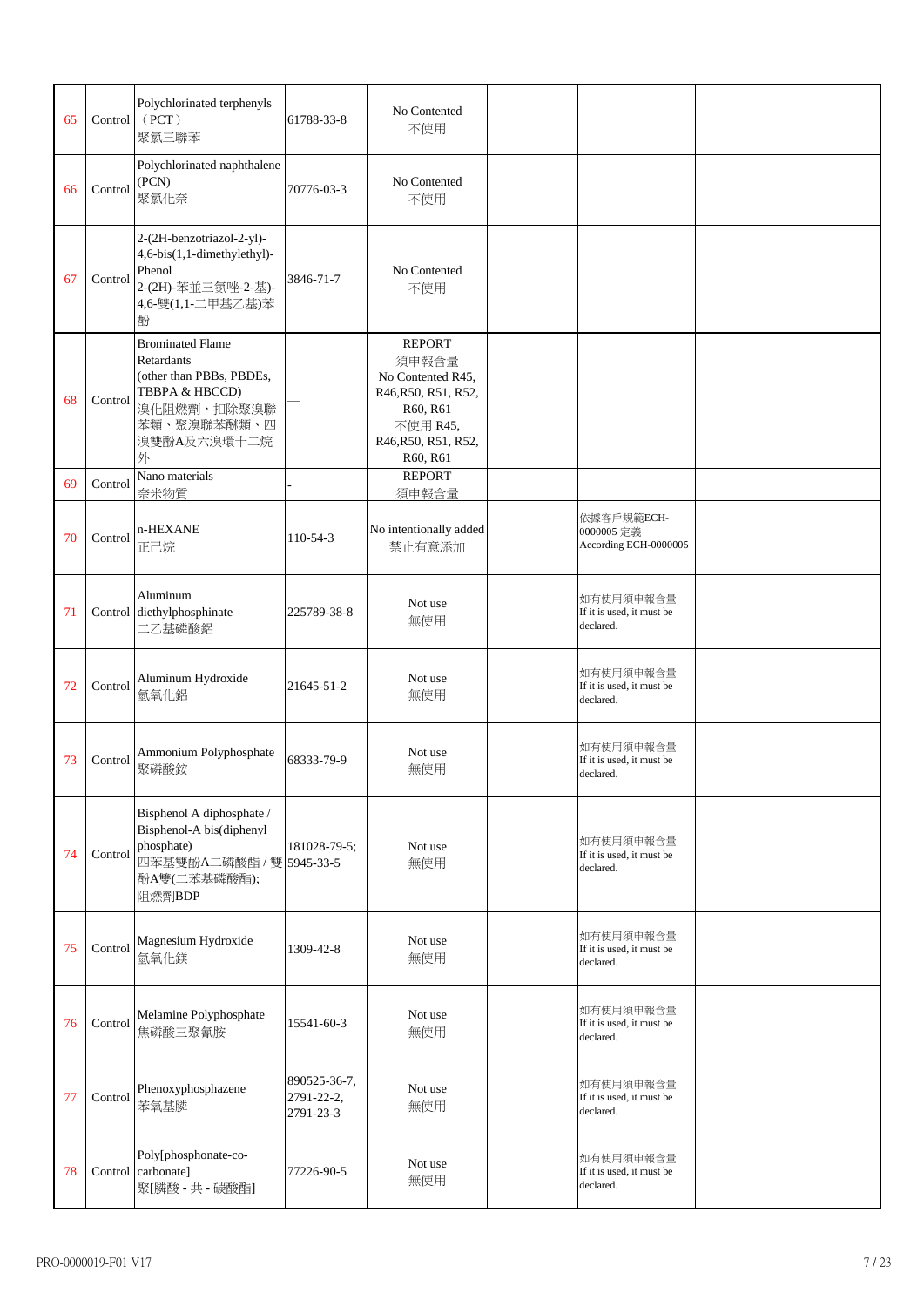| 79 | Control | Polyphosphonate<br>聚磷酸酯                                                                                                       | 68664-06-2                  | Not use<br>無使用 | 如有使用須申報含量<br>If it is used, it must be<br>declared. |  |
|----|---------|-------------------------------------------------------------------------------------------------------------------------------|-----------------------------|----------------|-----------------------------------------------------|--|
| 80 | Control | <b>Resorcinol Bis-</b><br>Diphenylphosphate<br>間苯二酚雙 - 二苯基磷酸<br>酯                                                             | 125997-21-9;<br>57583-54-7  | Not use<br>無使用 | 如有使用須申報含量<br>If it is used, it must be<br>declared. |  |
| 81 | Control | Siloxanes and silicones, di-<br>Me, di-Ph, polymers with Ph<br>silsesquioxanes<br>矽氧烷和矽氧烷, di-Me,<br>di-Ph, 具有Ph倍半矽氧烷<br>的聚合物 | 68648-59-9                  | Not use<br>無使用 | 如有使用須申報含量<br>If it is used, it must be<br>declared. |  |
| 82 |         | <b>Substituted Amine</b><br>Control Phosphate mixture<br>焦磷酸呱嗪                                                                | 66034-17-1                  | Not use<br>無使用 | 如有使用須申報含量<br>If it is used, it must be<br>declared. |  |
| 83 |         | Tetrakis (2,6-<br>dimethylphenyl)-m-<br>Control phenylene biphosphate<br>間苯二酚雙[二(2,6-二甲基<br>苯基)磷酸酯]                           | 139189-30-3                 | Not use<br>無使用 | 如有使用須申報含量<br>If it is used, it must be<br>declared. |  |
| 84 | Control | Triphenyl Phosphate<br>磷酸三苯酯                                                                                                  | 115-86-6                    | Not use<br>無使用 | 如有使用須申報含量<br>If it is used, it must be<br>declared. |  |
| 85 | Control | 2-Ethyl-1-Hexanol<br>2-乙基-1-己醇                                                                                                | 104-76-7                    | Not use<br>無使用 | 如有使用須申報含量<br>If it is used, it must be<br>declared. |  |
| 86 |         | Acetyl tri-butyl citrate<br>Control (ATBC)<br>乙醯檸檬酸三丁酯                                                                        | $77-90-7$                   | Not use<br>無使用 | 如有使用須申報含量<br>If it is used, it must be<br>declared. |  |
| 87 |         | Bis(2-ethylhexyl) Adipate<br>Control (DEHA)<br>己二酸二乙基己基酯                                                                      | $103 - 23 - 1$              | Not use<br>無使用 | 如有使用須申報含量<br>If it is used, it must be<br>declared. |  |
| 88 |         | Di(2-ethylhexyl)<br>Control Terephthalate (DEHT)<br>對苯二甲酸二(2-乙基己)酯                                                            | 6422-86-2                   | Not use<br>無使用 | 如有使用須申報含量<br>If it is used, it must be<br>declared. |  |
| 89 | Control | Diisononyl Adipate (DINA)<br>己二酸二異壬酯                                                                                          | 33703-08-1                  | Not use<br>無使用 | 如有使用須申報含量<br>If it is used, it must be<br>declared. |  |
| 90 | Control | Diisononyl<br>Cyclohexanedicarboxylate<br>(DINCH)<br>二異壬基環己烷二甲酸酯                                                              | 166412-78-8,<br>474919-59-0 | Not use<br>無使用 | 如有使用須申報含量<br>If it is used, it must be<br>declared. |  |
| 91 | Control | Dimethyl phthalate (DMP)<br>鄰苯二甲酸二甲酯                                                                                          | 131-11-3                    | Not use<br>無使用 | 如有使用須申報含量<br>If it is used, it must be<br>declared. |  |
| 92 |         | Epoxidized soyabean oil<br>Control (ESBO)<br>環氧大豆油                                                                            | 8013-7-8                    | Not use<br>無使用 | 如有使用須申報含量<br>If it is used, it must be<br>declared. |  |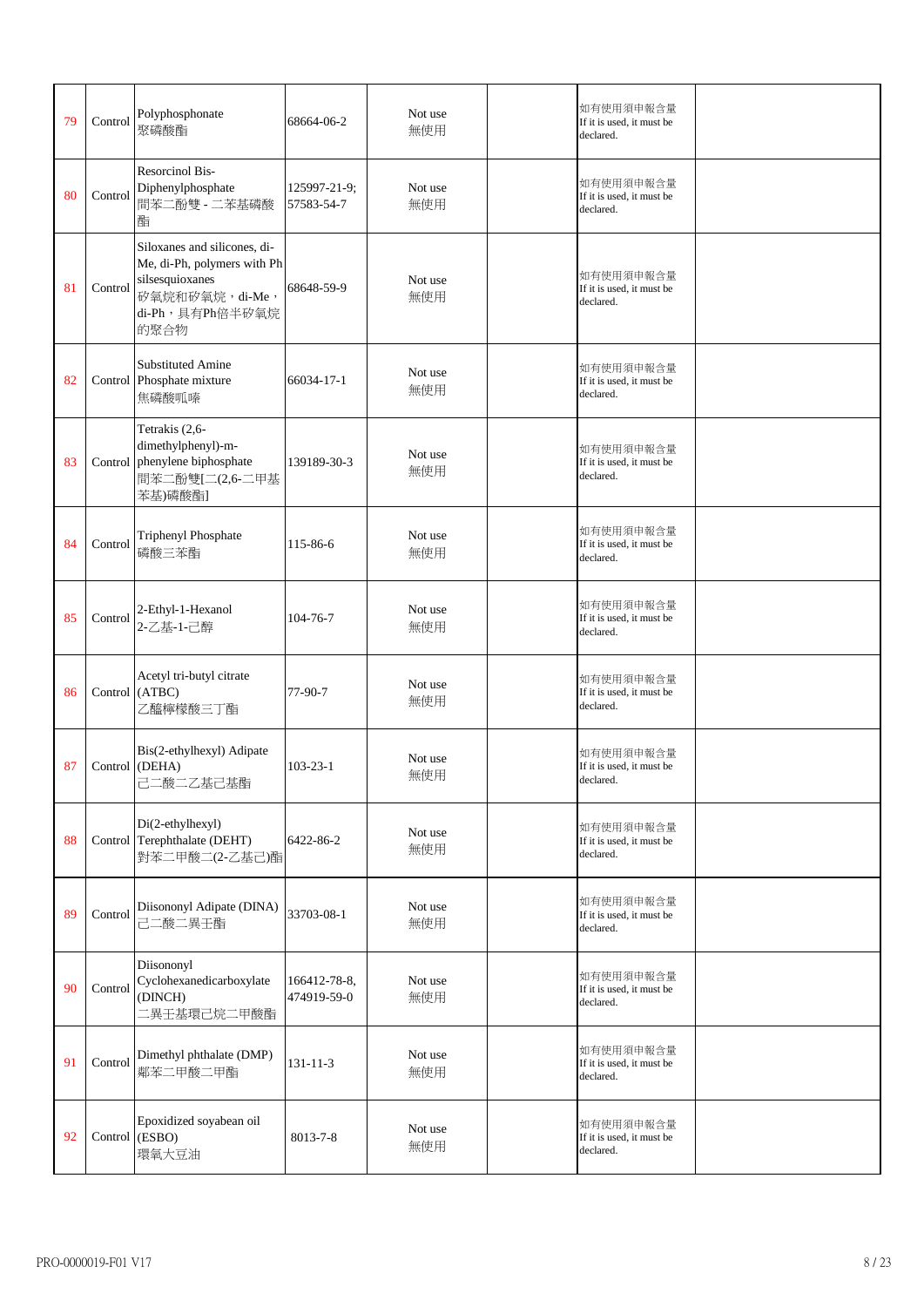| 93  | Control                            | White mineral oil<br>白礦油                                            | 8042-47-5               | Not use<br>無使用                                                          | 如有使用須申報含量<br>If it is used, it must be<br>declared.                                                                                                    |  |
|-----|------------------------------------|---------------------------------------------------------------------|-------------------------|-------------------------------------------------------------------------|--------------------------------------------------------------------------------------------------------------------------------------------------------|--|
| 94  |                                    | Tris(2-ethylhexyl)<br>Control Trimellitate (TEHTM)<br>偏苯三酸三(2-乙基己酯) | 3319-31-1               | Not use<br>無使用                                                          | 如有使用須申報含量<br>If it is used, it must be<br>declared.                                                                                                    |  |
| 95  | Control                            | Bis(2-propylheptyl)<br>phthalate (DPHP)<br>鄰苯二甲酸二 (2-丙基庚<br>基)酯     | 53306-54-0              | Not use<br>無使用                                                          | 如有使用須申報含量<br>If it is used, it must be<br>declared.                                                                                                    |  |
| 96  | Control                            | Plasticizers other than Items<br>65-89<br>使用除Item65-89之外的<br>塑化劑    |                         | Not use<br>無使用                                                          | 如有使用須申報型號部<br>位及用量<br>If it is used, It must be<br>declared its location and<br>content.                                                               |  |
| 97  | Control                            | Radiant substance<br>輻射物質                                           |                         | Not use<br>無使用                                                          | 如有使用須申報型號部<br>位及用量<br>If it is used, It must be<br>declared its location and<br>content.                                                               |  |
| 98  | XVII                               | <b>REACH REACH Annex XVII</b><br>Annex REACH 附錄17 禁用之物<br>質         |                         | Compliant with the<br>Annex XVII<br>restrictions<br>是否符合REACH附<br>錄17要求 | 参REACH 附錄17<br>隨時關切並確認符合<br>REACH附錄17最新版本<br>要求。<br>refer REACH Annex XVII<br>At any time to comply<br>with the latest version of<br>REACH Annex XVII. |  |
| 99  | SVHC-1 蒽                           | <b>REACH</b> Anthracene                                             | $120 - 12 - 7$          | No Contented<br>$<$ 1000ppm<br>不使用                                      |                                                                                                                                                        |  |
| 100 | $REACH$ <sup>4,4'-</sup><br>SVHC-1 | Diaminodiphenylmethane<br>4'4-二氨基二苯甲烷                               | 101-77-9                | No Contented<br>$<$ 1000ppm<br>不使用                                      |                                                                                                                                                        |  |
| 101 |                                    | REACH Dibutyl phthalate(DBP)<br>SVHC-1 鄰苯二甲酸二丁酯 (DBP)               | 84-74-2                 | No Contented<br>$<$ 1000ppm<br>不使用                                      |                                                                                                                                                        |  |
| 102 |                                    | REACH Cobalt Dichloride(CoCl2)<br>SVHC-1 二氯化鈷                       | 7646-79-9               | No Contented<br>$<$ 1000ppm<br>不使用                                      |                                                                                                                                                        |  |
| 103 | <b>REACH</b><br>SVHC-1             | Diarsenic<br>Pentaoxide(As2O5)<br>五氧化二砷                             | 1303-28-2               | No Contented<br>$<$ 1000ppm<br>不使用                                      |                                                                                                                                                        |  |
| 104 |                                    | REACH Diarsenic Trioxide(As2O3)<br>SVHC-1 三氧化二砷                     | 1327-53-3               | No Contented<br>$<$ 1000ppm<br>不使用                                      |                                                                                                                                                        |  |
| 105 | <b>REACH</b><br>SVHC-1             | Sodium Dichromate,<br>Dihydrate<br>重鉻酸鈉二水合物                         | 7789-12-0<br>10588-01-9 | No Contented<br>$<$ 1000ppm<br>不使用                                      |                                                                                                                                                        |  |
| 106 |                                    | <b>REACH</b> Musk xylene<br>SVHC-1 二甲苯麝香                            | $81 - 15 - 2$           | No Contented<br>$<$ 1000ppm<br>不使用                                      |                                                                                                                                                        |  |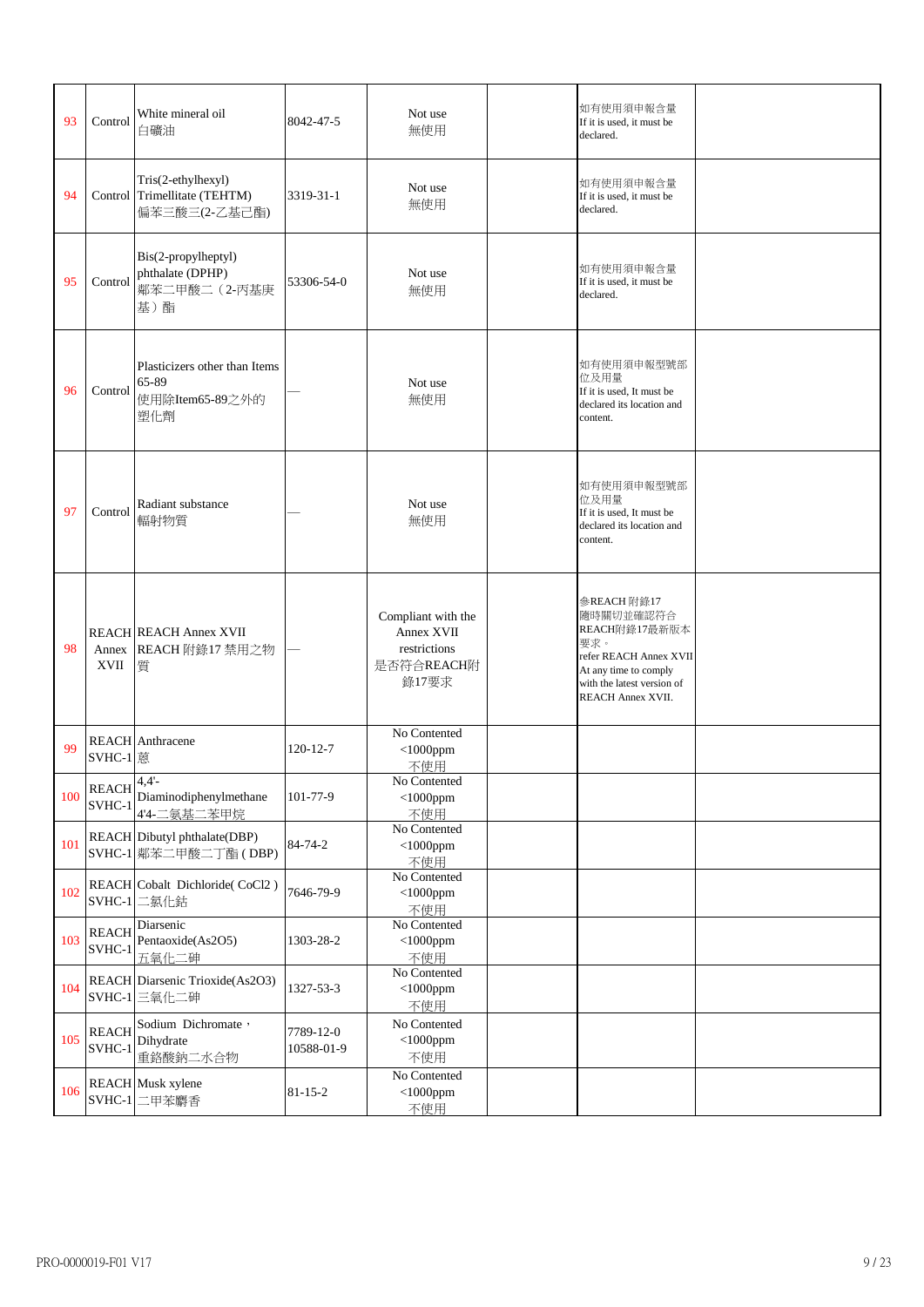| 107 | <b>REACH</b> (DEHP)                            | Bis(2-ethyl(hexyl)phthalate)<br>SVHC-1 鄰苯二甲酸二(2-乙基已)<br>酯                                              | 117-81-7                                                                                             | N.D.<br>$(<50$ ppm $)$                 | IEC 62321第三方檢驗報<br>金屬及陶瓷材料可免提<br>供測試報告<br>IEC 62321 3rd Test report<br>Metals and ceramic<br>materials can be provided<br>free |  |
|-----|------------------------------------------------|--------------------------------------------------------------------------------------------------------|------------------------------------------------------------------------------------------------------|----------------------------------------|--------------------------------------------------------------------------------------------------------------------------------|--|
| 108 |                                                | REACH Hexabromocyclododecane<br>SVHC-1 六溴環十二烷(HBCDD)                                                   | 25637-99-<br>4/3194-55-<br>$6(134237 - 51 -$<br>$7 \cdot 134237 -$<br>$50-6$ $\cdot$<br>134237-52-8) | N.D.<br>$(< 10$ ppm $)$                | IEC 62321第三方檢驗報<br>告<br>IEC 62321 3rd Test report<br>Metals and ceramic<br>materials can be provided<br>free<br>金屬及陶瓷材料可免提     |  |
| 109 | <b>REACH</b><br>SVHC-1                         | Short Chain Chlorinated<br>Paraffins SCCP<br>短鏈氯化石蠟(SCCP)                                              | 85535-84-8                                                                                           | No Contented<br>$<$ 1000ppm<br>不使用     |                                                                                                                                |  |
| 110 | <b>REACH</b><br>SVHC-1                         | Bis(tributyltin) oxide<br>(TBTO)<br>氧化雙三丁錫(TBTO)                                                       | 56-35-9                                                                                              | No Contented<br>$<$ 1000ppm<br>不使用     |                                                                                                                                |  |
| 111 |                                                | REACH Lead Hydrogen Arsenate<br>SVHC-1 砷酸氫鉛                                                            | 7784-40-9                                                                                            | No Contented<br>$<$ 1000ppm<br>不使用     |                                                                                                                                |  |
| 112 |                                                | REACH Benzyl butyl phthalate(BBP)<br>SVHC-1 鄰苯二甲酸丁苄酯                                                   | 85-68-7                                                                                              | No Contented<br>$<$ 1000ppm<br>不使用     |                                                                                                                                |  |
| 113 |                                                | <b>REACH</b> Triethyl arsenate<br>SVHC-1 三乙基砷酸酯                                                        | 15606-95-8                                                                                           | No Contented<br>$<$ 1000ppm<br>不使用     |                                                                                                                                |  |
| 114 | SVHC-2 蒽油                                      | REACH Anthracene oil                                                                                   | 90640-80-5                                                                                           | No Contented<br>$<$ 1000ppm<br>不使用     |                                                                                                                                |  |
| 115 | <b>REACH</b><br>SVHC-2                         | Anthracene oil, anthracene<br>paste, distn. Lights<br>蒽油,蒽糊,輕油                                         | 91995-17-4                                                                                           | No Contented<br>$<$ 1000ppm<br>不使用     |                                                                                                                                |  |
| 116 | <b>REACH</b><br>SVHC-2                         | Anthracene oil, anthracene<br>paste, anthracene fraction<br>蒽油,蒽糊,蒽餾分                                  | 91995-15-2                                                                                           | No Contented<br>$<$ 1000ppm<br>不使用     |                                                                                                                                |  |
| 117 | <b>REACH</b><br>SVHC-2                         | Anthracene oil, anthracene-<br>low<br>蒽油,低含蒽量                                                          | 90640-82-7                                                                                           | No Contented<br>$<$ 1000ppm<br>不使用     |                                                                                                                                |  |
| 118 | <b>REACH</b><br>$\text{SVHC-2}$ $\text{paste}$ | Anthracene oil, anthracene<br>蒽油,蒽糊                                                                    | 90640-81-6                                                                                           | No Contented<br>$<$ 1000 $p$ pm<br>不使用 |                                                                                                                                |  |
| 119 |                                                | REACH Pitch, coal tar, high temp.<br>SVHC-2 瀝青, 煤焦油, 高溫                                                | 65996-93-2                                                                                           | No Contented<br>$<$ 1000ppm<br>不使用     |                                                                                                                                |  |
| 120 |                                                | REACH Acrylamide<br>SVHC-2 丙烯醯胺                                                                        | 79-06-1                                                                                              | No Contented<br>$<$ 1000ppm<br>不使用     |                                                                                                                                |  |
| 121 |                                                | Aluminosilicate Refractory<br><b>REACH</b> Ceramic Fibres<br>SVHC-2 矽酸鋁,耐火陶瓷纖維<br>(RCF)                |                                                                                                      | No Contented<br>$<$ 1000ppm<br>不使用     |                                                                                                                                |  |
| 122 |                                                | Zirconia Aluminosilicate,<br><b>REACH</b> Refractory Ceramic Fibres<br>SVHC-2 氧化鋯矽酸鋁, 耐火陶瓷<br>纖維 (RCF) |                                                                                                      | No Contented<br>$<$ 1000ppm<br>不使用     |                                                                                                                                |  |
| 123 |                                                | REACH 2,4-Dinitrotoluene<br>SVHC-22, 4-二硝基甲苯(DNT)                                                      | 121-14-2                                                                                             | No Contented<br>$<$ 1000ppm<br>不使用     |                                                                                                                                |  |
| 124 | <b>REACH</b><br>SVHC-2                         | Diisobutyl phthalate<br>鄰苯二甲酸二異丁酯<br>(DIBP)                                                            | 84-69-5                                                                                              | No Contented<br>$<$ 1000ppm<br>不使用     |                                                                                                                                |  |
| 125 | SVHC-2 鉻酸鉛                                     | <b>REACH</b> Lead chromate                                                                             | 7758-97-6                                                                                            | No Contented<br>$<$ 1000ppm<br>不使用     |                                                                                                                                |  |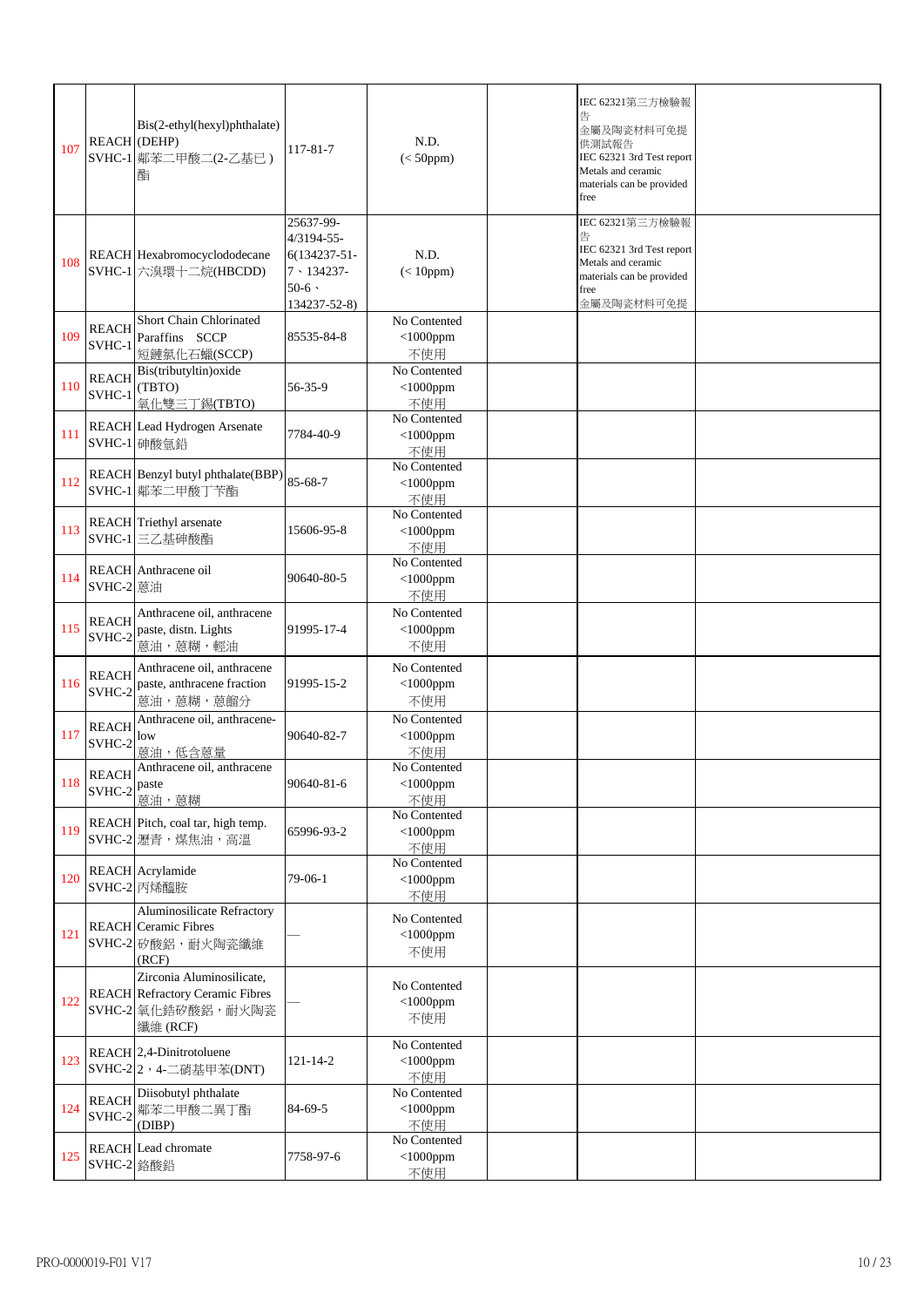| 126 |                        | Lead chromate molybdate<br>REACH sulphate red (C.I. Pigment<br>SVHC-2 Red 104)<br>鉬鉻紅 (C.I.顏料紅104) | 12656-85-8                           | No Contented<br>$<$ 1000ppm<br>不使用 |  |  |
|-----|------------------------|----------------------------------------------------------------------------------------------------|--------------------------------------|------------------------------------|--|--|
| 127 | <b>REACH</b><br>SVHC-2 | Lead sulfochromate yellow<br>(C.I. Pigment Yellow 34)<br>鉛鉻黃 (C.I.顏料黃34)                           | 1344-37-2                            | No Contented<br>$<$ 1000ppm<br>不使用 |  |  |
| 128 |                        | REACH tris(2-chloroethyl)phosphate<br>SVHC-2 磷酸三(2-氯乙基)酯                                           | 115-96-8                             | No Contented<br>$<$ 1000ppm<br>不使用 |  |  |
| 129 |                        | REACH Trichloroethylene<br>SVHC-3 三氯乙烯(TCE)                                                        | $79-01-6$                            | No Contented<br>$<$ 1000ppm<br>不使用 |  |  |
| 130 | SVHC-3 硼酸              | REACH Boric acid                                                                                   | 10043-35-3<br>11113-50-1             | No Contented<br>$<$ 1000ppm<br>不使用 |  |  |
| 131 | <b>REACH</b><br>SVHC-3 | Disodium<br>tetraborate, anhydrous<br>無水四硼酸鈉                                                       | 1330-43-4<br>12179-04-3<br>1303-96-4 | No Contented<br>$<$ 1000ppm<br>不使用 |  |  |
| 132 | <b>REACH</b><br>SVHC-3 | Tetraboron disodium<br>heptaoxide, hydrate<br>水合硼酸鈉                                                | 12267-73-1                           | No Contented<br>$<$ 1000ppm<br>不使用 |  |  |
| 133 | SVHC-3 鉻酸鈉             | <b>REACH</b> Sodium chromate                                                                       | 7775-11-3                            | No Contented<br>$<$ 1000ppm<br>不使用 |  |  |
| 134 | SVHC-3 鉻酸鉀             | <b>REACH</b> Potassium chromate                                                                    | 7789-00-6                            | No Contented<br>$<$ 1000ppm<br>不使用 |  |  |
| 135 |                        | <b>REACH</b> Ammonium dichromate<br>SVHC-3 重鉻酸銨                                                    | 7789-09-5                            | No Contented<br>$<$ 1000ppm<br>不使用 |  |  |
| 136 |                        | <b>REACH</b> Potassium dichromate<br>SVHC-3 重鉻酸鉀                                                   | 7778-50-9                            | No Contented<br>$<$ 1000ppm<br>不使用 |  |  |
| 137 | SVHC-4 硫酸鈷             | REACH Cobalt(II)sulphate                                                                           | 10124-43-3                           | No Contented<br>$<$ 1000ppm<br>不使用 |  |  |
| 138 | SVHC-4 硝酸鈷             | REACH Cobalt(II)dinitrate                                                                          | 10141-05-6                           | No Contented<br>$<$ 1000ppm<br>不使用 |  |  |
| 139 | SVHC-4 碳酸鈷             | REACH Cobalt(II)carbonate                                                                          | 513-79-1                             | No Contented<br>$<$ 1000ppm<br>不使用 |  |  |
| 140 | SVHC-4 乙酸鈷             | REACH Cobalt(II)diacetate                                                                          | 71-48-7                              | No Contented<br>$<$ 1000ppm<br>不使用 |  |  |
| 141 |                        | REACH 2-Methoxyethanol<br>SVHC-4 2-甲氧基乙醇                                                           | 109-86-4                             | No Contented<br>$<$ 1000ppm<br>不使用 |  |  |
| 142 |                        | REACH 2-Ethoxyethanol<br>SVHC-4 2-乙氧基乙醇                                                            | 110-80-5                             | No Contented<br>$<$ 1000ppm<br>不使用 |  |  |
| 143 |                        | REACH Chromium trioxide<br>SVHC-4 三氧化鉻                                                             | 1333-82-0                            | No Contented<br>$<$ 1000ppm<br>不使用 |  |  |
| 144 | <b>REACH</b><br>SVHC-4 | acids generated from<br>chromium trioxide and their<br>oligomers<br>鉻酸,鉻酸及重鉻酸低聚物,<br>重鉻酸           | 7738-94-5<br>13530-68-2              | No Contented<br>$<$ 1000ppm<br>不使用 |  |  |
| 145 |                        | REACH 1-methyl-2-pyrrolidone<br>SVHC-5 1-甲基-2-吡咯烷酮                                                 | 872-50-4                             | No Contented<br>$<$ 1000ppm<br>不使用 |  |  |
| 146 |                        | REACH 2-Ethoxyethyl acetate<br>SVHC-5 乙二醇乙醚醋酸酯                                                     | 111-15-9                             | No Contented<br>$<$ 1000ppm<br>不使用 |  |  |
| 147 | SVHC-5 聯氨              | <b>REACH</b> Hydrazine                                                                             | $302 - 01 - 2$<br>7803-57-8          | No Contented<br>$<$ 1000ppm<br>不使用 |  |  |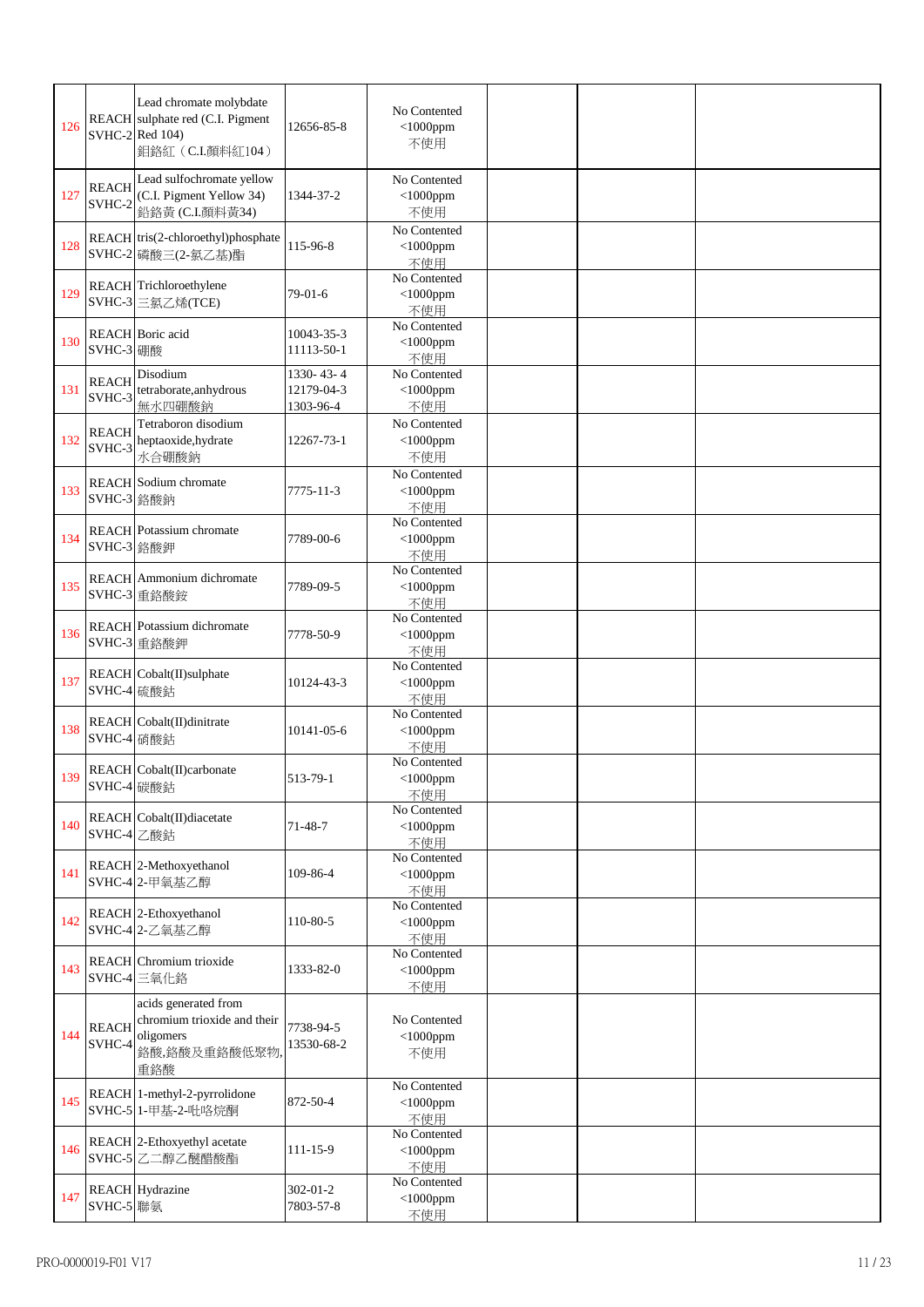| 148 |                        | REACH 1,2,3-trichloropropane                                                                                     | $96 - 18 - 4$ | No Contented<br>$<$ 1000ppm                                                                                                                                                                                             |  |  |
|-----|------------------------|------------------------------------------------------------------------------------------------------------------|---------------|-------------------------------------------------------------------------------------------------------------------------------------------------------------------------------------------------------------------------|--|--|
|     |                        | SVHC-5 1,2,3-三氯丙烷                                                                                                |               | 不使用<br>No Contented                                                                                                                                                                                                     |  |  |
| 149 | SVHC-5 鉻酸鍶             | <b>REACH</b> strontium chromate                                                                                  | 7789-06-2     | $<$ 1000ppm<br>不使用                                                                                                                                                                                                      |  |  |
| 150 | <b>REACH</b><br>SVHC-5 | 1,2-Benzenedicarboxylic<br>acid, di-C6-8-branched alkyl<br>esters, C7-rich<br>1,2-苯二酸-二(C6-8支鏈)<br>烷基酯(富C7)      | 71888-89-6    | No Contented<br>$<$ 1000ppm<br>不使用                                                                                                                                                                                      |  |  |
| 151 | <b>REACH</b><br>SVHC-5 | 1,2-Benzenedicarboxylic<br>acid, di-C7-11-branched and<br>linear alkyl esters<br>1,2-苯二酸-二(C7-11支鏈<br>與直鏈)烷基(醇)酯 | 68515-42-4    | No Contented<br>$<$ 1000ppm<br>不使用                                                                                                                                                                                      |  |  |
| 152 | SVHC-6 鉻酸鉻             | REACH Dichromium tris(chromate)                                                                                  | 24613-89-6    | No Contented<br>$<$ 1000ppm<br>不使用                                                                                                                                                                                      |  |  |
| 153 | <b>REACH</b><br>SVHC-6 | Potassium hydroxyoc-<br>taoxodizincatedi-chromate<br>氫氧化鉻酸鋅鉀                                                     | 11103-86-9    | No Contented<br>$<$ 1000ppm<br>不使用                                                                                                                                                                                      |  |  |
| 154 | <b>REACH</b><br>SVHC-6 | Pentazinc chromate<br>octahydroxide<br>氫氧化鉻酸鋅                                                                    | 49663-84-5    | No Contented<br>$<$ 1000ppm<br>不使用                                                                                                                                                                                      |  |  |
| 155 | <b>REACH</b><br>SVHC-6 | Aluminosilicate Refractory<br>Ceramic Fibres(RCF)<br>矽酸鋁,耐火陶瓷纖維<br>(RCF)                                         |               | No Contented<br>$<$ 1000ppm<br>不使用                                                                                                                                                                                      |  |  |
| 156 | <b>REACH</b><br>SVHC-6 | Zirconia Aluminosilicate<br><b>Refractory Ceramic Fibres</b><br>氧化鋯矽酸鋁,耐火陶瓷<br>纖維 (Zr-RCF)                       |               | No Contented<br>$<$ 1000ppm<br>不使用                                                                                                                                                                                      |  |  |
| 157 | SVHC-6 aniline         | Formaldehyde, oligomeric<br>REACH reaction products with<br>甲醛與苯胺的聚合物                                            | 25214-70-4    | No Contented<br>$<$ 1000ppm<br>不使用<br>All wooden products<br>made from hardwood<br>plywood,<br>particleboard, and<br>medium density<br>fiberboard.(<0.05<br>ppm)<br>所有硬木膠合板、刨<br>花板、以及中密度纖<br>維板組成之木製品<br>$(<0.05$ ppm) |  |  |
| 158 |                        | Bis(2-methoxyethyl)<br><b>REACH</b> phthalate<br>SVHC-6 鄰苯二甲酸二甲氧乙酯<br>(DMEP)                                     | 117-82-8      | No Contented<br>$<$ 1000ppm<br>不使用                                                                                                                                                                                      |  |  |
| 159 |                        | 2-Methoxyaniline; o-<br><b>REACH</b> Anisidine<br>SVHC-6 2-甲氧基苯胺, 鄰氨基苯<br>甲醚                                     | $90 - 04 - 0$ | No Contented<br>$<$ 1000ppm<br>不使用                                                                                                                                                                                      |  |  |
| 160 | <b>REACH</b><br>SVHC-6 | $4-(1,1,3,3-$<br>tetramethylbutyl)phenol<br>對特辛基苯酚                                                               | 140-66-9      | No Contented<br>$<$ 1000ppm<br>不使用                                                                                                                                                                                      |  |  |
| 161 |                        | REACH 1,2-dichloroethane<br>SVHC-6 1, 2二氯乙烷                                                                      | 107-06-2      | No Contented<br>$<$ 1000ppm<br>不使用                                                                                                                                                                                      |  |  |
| 162 |                        | REACH Bis(2-methoxyethyl) ether<br>SVHC-6 雙(2-甲氧基乙基)醚                                                            | 111-96-6      | No Contented<br>$<$ 1000ppm<br>不使用                                                                                                                                                                                      |  |  |
| 163 | SVHC-6 砷酸              | REACH Arsenic acid                                                                                               | 7778-39-4     | No Contented<br>$<$ 1000ppm<br>不使用                                                                                                                                                                                      |  |  |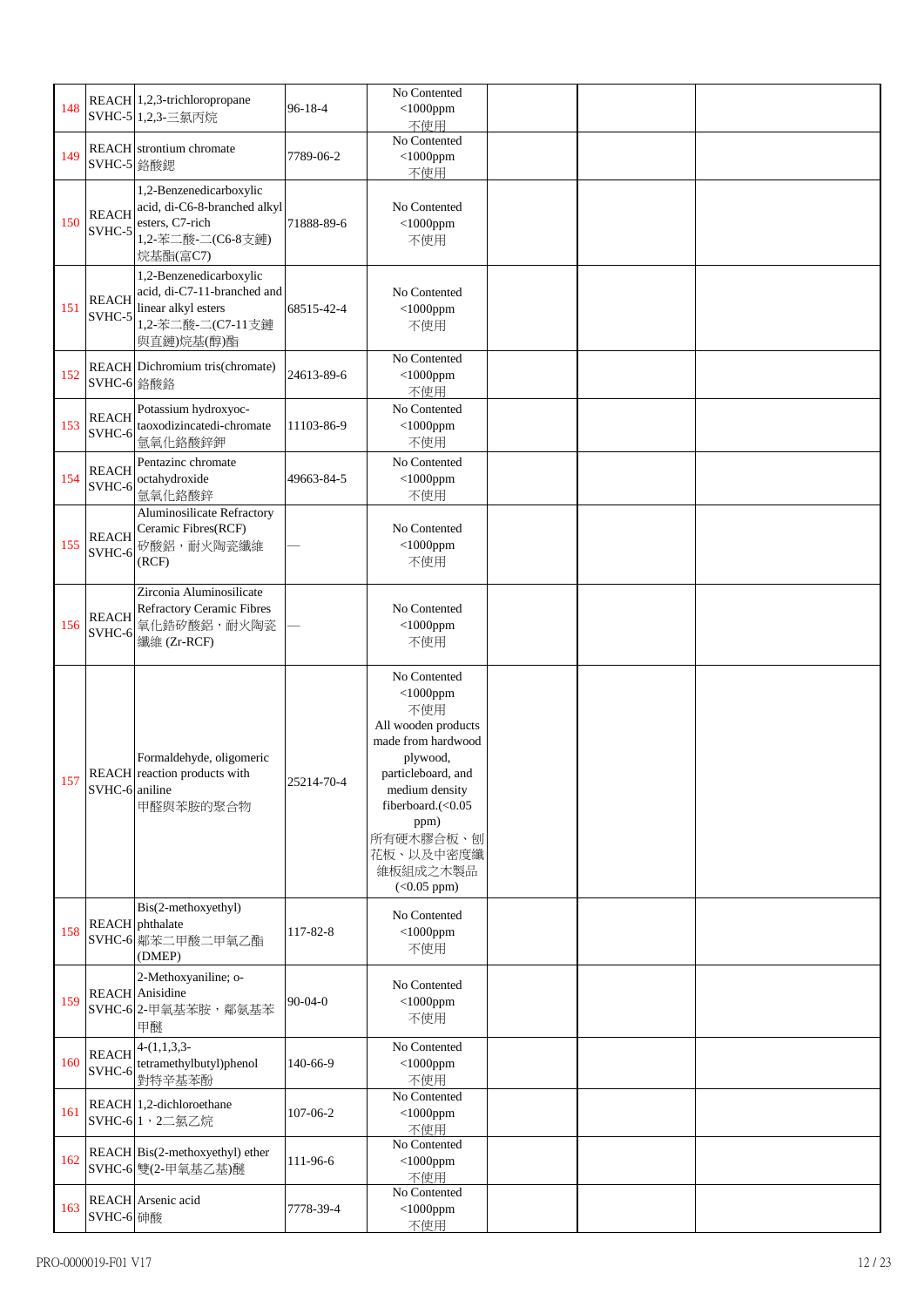| 164 | SVHC-6 砷酸鈣             | <b>REACH</b> Calcium arsenate                                                                                         | 7778-44-1      | No Contented<br>$<$ 1000ppm<br>不使用 |  |  |
|-----|------------------------|-----------------------------------------------------------------------------------------------------------------------|----------------|------------------------------------|--|--|
| 165 | SVHC-6 砷酸鉛             | <b>REACH</b> Trilead diarsenate                                                                                       | 3687-31-8      | No Contented<br>$<$ 1000ppm<br>不使用 |  |  |
| 166 | <b>REACH</b><br>SVHC-6 | N,N-dimethylacetamide<br>N,N-二甲基乙醯胺<br>(DMAC)                                                                         | 127-19-5       | No Contented<br>$<$ 1000ppm<br>不使用 |  |  |
| 167 |                        | 2,2'-dichloro-4,4'-<br>REACH methylenedianiline<br>SVHC-6 4,4'-亞甲基雙(2-氯苯<br>胺)(MOCA)                                  | $101 - 14 - 4$ | No Contented<br>$<$ 1000ppm<br>不使用 |  |  |
| 168 | SVHC-6 酚酞              | REACH Phenolphthalein                                                                                                 | 77-09-8        | No Contented<br>$<$ 1000ppm<br>不使用 |  |  |
| 169 |                        | REACH Lead diazide, Lead azide<br>SVHC-6 迭氮化鉛                                                                         | 13424-46-9     | No Contented<br>$<$ 1000ppm<br>不使用 |  |  |
| 170 |                        | REACH Lead styphnate<br>SVHC-6 收斂酸鉛                                                                                   | 15245-44-0     | No Contented<br>$<$ 1000ppm<br>不使用 |  |  |
| 171 |                        | <b>REACH</b> Lead dipicrate<br>SVHC-6 苦味酸鉛                                                                            | 6477-64-1      | No Contented<br>$<$ 1000ppm<br>不使用 |  |  |
| 172 | <b>REACH</b><br>SVHC-7 | $1,2-bis(2-$<br>methoxyethoxy)ethane<br>(TEGDME; triglyme)<br>1,2-二 (2-甲氧基乙氧基)<br>乙烷                                  | 112-49-2       | No Contented<br>$<$ 1000ppm<br>不使用 |  |  |
| 173 | <b>REACH</b><br>SVHC-7 | 1,2-dimethoxyethane<br>(EGDME)<br>乙二醇二甲醚                                                                              | $110-71-4$     | No Contented<br>$<$ 1000ppm<br>不使用 |  |  |
| 174 |                        | <b>REACH</b> Diboron trioxide<br>SVHC-7 三氧化硼                                                                          | 1303-86-2      | No Contented<br>$<$ 1000ppm<br>不使用 |  |  |
| 175 | SVHC-7 甲醯胺             | <b>REACH</b> Formamide                                                                                                | $75 - 12 - 7$  | No Contented<br>$<$ 1000ppm<br>不使用 |  |  |
| 176 | <b>REACH</b><br>SVHC-7 | Lead(II)bis(methanesulfonat<br>e)<br>甲基磺酸鉛                                                                            | 17570-76-2     | No Contented<br>$<$ 1000ppm<br>不使用 |  |  |
| 177 | <b>REACH</b><br>SVHC-7 | $TGIC(1,3,5-$<br>tris(oxiranylmethyl)-1,3,5-<br>triazine-2,4,6(1H,3H,5H)-<br>trione)<br>異氰尿酸三縮水甘油酯                    | 2451-62-9      | No Contented<br>$<$ 1000ppm<br>不使用 |  |  |
| 178 | <b>REACH</b><br>SVHC-7 | $\beta$ -TGIC(1,3,5-tris(2S and<br>2R)-2,3-epoxypropyl-1,3,5-<br>triazine-2,4,6(1H,3H,5H)-<br>trione)<br>異氰尿酸β-三縮水甘油酯 | 59653-74-6     | No Contented<br>$<$ 1000ppm<br>不使用 |  |  |
| 179 | <b>REACH</b><br>SVHC-7 | $4,4'$ -<br>bis(dimethylamino)benzoph<br>enone(Michler's base)<br>4,4'-二 (N,N-二甲氨基)<br>二苯甲酮(米氏酮)                      | 90-94-8        | No Contented<br>$<$ 1000ppm<br>不使用 |  |  |
| 180 | <b>REACH</b><br>SVHC-7 | N,N,N',N'-tetramethyl-4,4'-<br>methylenedianiline<br>(Michler's base)<br>4,4'- (對二甲氨基) 二苯<br>甲烷 (米氏鹼)                 | $101-61-1$     | No Contented<br>$<$ 1000ppm<br>不使用 |  |  |
| 181 |                        | REACH C.I. Basic Violet 3<br>SVHC-7 C.I.鹼性紫3                                                                          | 548-62-9       | No Contented<br>$<$ 1000ppm<br>不使用 |  |  |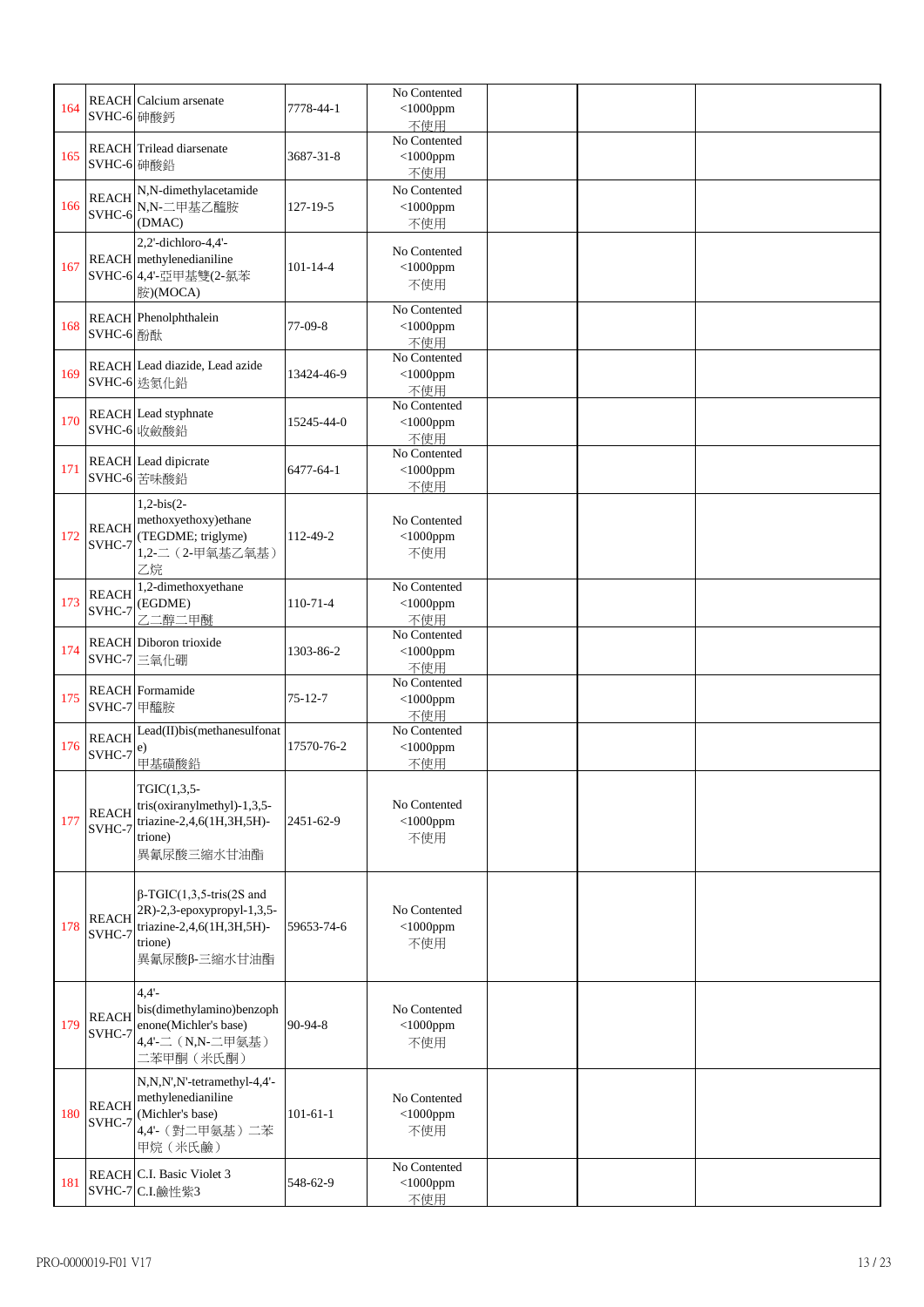| 182 |                                    | REACH C.I. Basic Blue 26<br>SVHC-7 C.I.鹼性藍26                                                       | 2580-56-5      | No Contented<br>$<$ 1000ppm<br>不使用 |  |  |
|-----|------------------------------------|----------------------------------------------------------------------------------------------------|----------------|------------------------------------|--|--|
| 183 |                                    | REACH C.I. Solvent Blue 4<br>SVHC-7 C.I.溶劑藍 4                                                      | 6786-83-0      | No Contented<br>$<$ 1000ppm<br>不使用 |  |  |
| 184 | <b>REACH</b><br>SVHC-7             | 4,4 - bis (dimethylamino)-<br>4 // -(methylamino)trityl<br>alcohol<br>α,α-二[(二甲氨基)苯基]-4-<br>甲氨基苯甲醇 | $561 - 41 - 1$ | No Contented<br>$<$ 1000ppm<br>不使用 |  |  |
| 185 | <b>REACH</b><br>SVHC-8             | 3-ethyl-2-methyl-2-(3-<br>methylbutyl)-1,3-<br>oxazolidine<br>3-乙基-2-甲基-2-(3-甲基丁<br>基)-1,3-惡唑烷     | 143860-04-2    | No Contented<br>$<$ 1000ppm<br>不使用 |  |  |
| 186 |                                    | 4-methyl-m-<br>REACH phenylenediamine (2,4-<br>SVHC-8 toluene-diamine)<br>2,4-二氨基甲苯                | 95-80-7        | No Contented<br>$<$ 1000ppm<br>不使用 |  |  |
| 187 |                                    | <b>REACH</b> N-methylacetamide<br>SVHC-8 N-甲基乙醯胺                                                   | $79 - 16 - 3$  | No Contented<br>$<$ 1000ppm<br>不使用 |  |  |
| 188 | <b>REACH</b><br>SVHC-8             | Pentalead tetraoxide<br>sulphate<br>氧化鉛與硫酸鉛的複合物                                                    | 12065-90-6     | No Contented<br>$<$ 1000ppm<br>不使用 |  |  |
| 189 |                                    | REACH Biphenyl-4-ylamine<br>SVHC-8 4- 氨基聯苯                                                         | $92 - 67 - 1$  | No Contented<br>$<$ 1000ppm<br>不使用 |  |  |
| 190 | <b>REACH</b> Dinoseb<br>SVHC-8 地樂酚 |                                                                                                    | 88-85-7        | No Contented<br>$<$ 1000ppm<br>不使用 |  |  |
| 191 |                                    | REACH Dioxobis(stearato)trilead<br>SVHC-8 雙(十八酸基)二氧代三鉛                                             | 12578-12-0     | No Contented<br>$<$ 1000ppm<br>不使用 |  |  |
| 192 | SVHC-8 硝酸鉛                         | <b>REACH</b> Lead dinitrate                                                                        | 10099-74-8     | No Contented<br>$<$ 1000ppm<br>不使用 |  |  |
| 193 | SVHC-8                             | REACH Tetralead trioxide sulphate<br>三鹼式硫酸鉛/硫酸三氧化 12202-17-4<br>四鉛                                 |                | No Contented<br>$<$ 1000ppm<br>不使用 |  |  |
| 194 |                                    | REACH Lead oxide (lead monoxide)<br>SVHC-8 一氧化鉛                                                    | 1317-36-8      | No Contented<br>$<$ 1000ppm<br>不使用 |  |  |
| 195 | SVHC-8 鈦酸簽                         | REACH Lead titanium trioxide                                                                       | 12060-00-3     | No Contented<br>$<$ 1000ppm<br>不使用 |  |  |
| 196 | <b>REACH</b>                       | 4,4'-methylenedi-o-toluidine<br>SVHC-8 4,4'二氨基-3,3'-二甲基二<br>苯甲烷                                    | 838-88-0       | No Contented<br>$<$ 1000ppm<br>不使用 |  |  |
| 197 |                                    | REACH Acetic acid, lead salt, basic<br>SVHC-8 鹼式乙酸鉛                                                | 51404-69-4     | No Contented<br>$<$ 1000ppm<br>不使用 |  |  |
| 198 |                                    | REACH Dimethyl sulphate<br>SVHC-8 硫酸二甲酯                                                            | $77 - 78 - 1$  | No Contented<br>$<$ 1000ppm<br>不使用 |  |  |
| 199 | <b>REACH</b> Furan<br>SVHC-8 呋喃    |                                                                                                    | 110-00-9       | No Contented<br>$<$ 1000ppm<br>不使用 |  |  |
| 200 | <b>REACH</b><br>SVHC-8             | Pyrochlore, antimony lead<br>yellow<br>顏料黃41/鉛銻黃                                                   | 8012-00-8      | No Contented<br>$<$ 1000ppm<br>不使用 |  |  |
| 201 |                                    | REACH Tetraethyllead<br>SVHC-8 四乙基鉛                                                                | 78-00-2        | No Contented<br>$<$ 1000ppm<br>不使用 |  |  |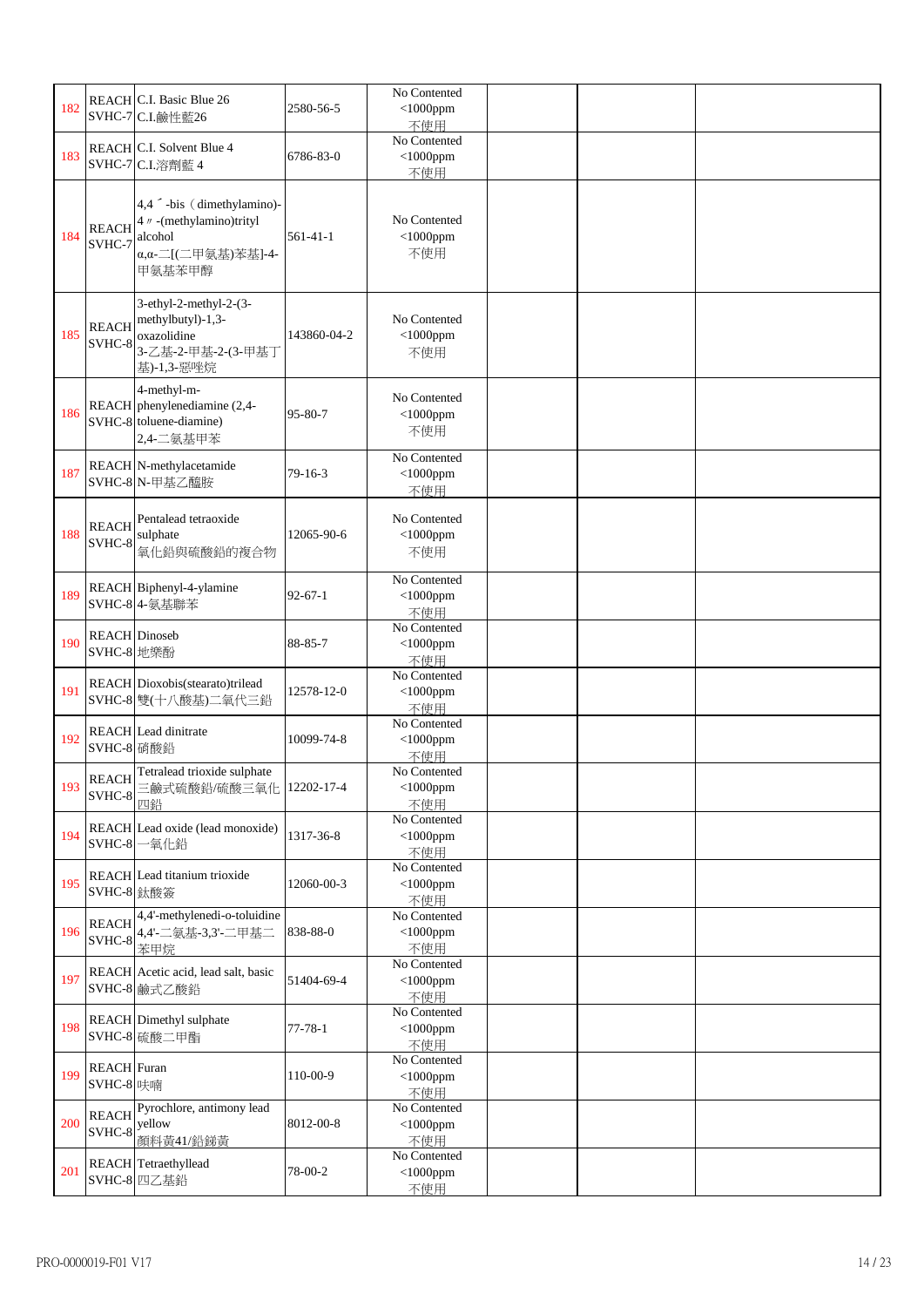| 202 | SVHC-8                 | REACH [Phthalato(2-)]dioxotrilead<br>二鹽基鄰苯二甲酸鉛                                   | 69011-06-9     | No Contented<br>$<$ 1000ppm<br>不使用 |  |  |
|-----|------------------------|----------------------------------------------------------------------------------|----------------|------------------------------------|--|--|
| 203 |                        | <b>REACH</b> Diethyl sulphate<br>SVHC-8 硫酸二乙酯                                    | $64 - 67 - 5$  | No Contented<br>$<$ 1000ppm<br>不使用 |  |  |
| 204 |                        | REACH Lead cynamidate<br>SVHC-8 氨基氰鉛鹽                                            | 20837-86-9     | No Contented<br>$<$ 1000ppm<br>不使用 |  |  |
| 205 | <b>REACH</b><br>SVHC-8 | Silicic acid, barium salt,<br>lead-doped<br>掺雜鉛的矽酸鋇                              | 68784-75-8     | No Contented<br>$<$ 1000ppm<br>不使用 |  |  |
| 206 | <b>REACH</b><br>SVHC-8 | Trilead dioxide phosphonate<br>磷酸氧化鉛/二鹼式亞磷酸<br>鉛                                 | 12141-20-7     | No Contented<br>$<$ 1000ppm<br>不使用 |  |  |
| 207 | <b>REACH</b><br>SVHC-8 | o-Toluidine; 2-<br>Aminotoluene<br>2-氨基甲苯                                        | $95 - 53 - 4$  | No Contented<br>$<$ 1000ppm<br>不使用 |  |  |
| 208 |                        | REACH o-aminoazotoluene<br>SVHC-8 鄰氨基偶氮甲苯                                        | $97 - 56 - 3$  | No Contented<br>$<$ 1000ppm<br>不使用 |  |  |
| 209 | <b>REACH</b><br>SVHC-8 | 4-Aminoazobenzene; 4-<br>Phenylazoaniline<br>4-氨基偶氮苯                             | 60-09-03       | No Contented<br>$<$ 1000ppm<br>不使用 |  |  |
| 210 | <b>REACH</b><br>SVHC-8 | 6-methoxy-m-toluidine (p-<br>cresidine)<br>2-甲氧基-5-甲基苯胺                          | $120 - 71 - 8$ | No Contented<br>$<$ 1000ppm<br>不使用 |  |  |
| 211 |                        | REACH Dibutyltin dichloride (DBT)<br>SVHC-8 二丁基二氧化錫                              | 683-18-1       | No Contented<br>$<$ 1000ppm<br>不使用 |  |  |
| 212 | <b>REACH</b><br>SVHC-8 | Lead Titanium Zirconium<br>Oxide<br>鈦酸鉛鋯                                         | 12626-81-2     | No Contented<br>$<$ 1000ppm<br>不使用 |  |  |
| 213 |                        | Propylene oxide; 1,2-<br>REACH epoxypropane;<br>SVHC-8 methyloxirane<br>1,2-環氧丙烷 | $75 - 56 - 9$  | No Contented<br>$<$ 1000ppm<br>不使用 |  |  |
| 214 |                        | REACH 1-bromopropane<br>SVHC-8 1-溴丙烷                                             | 106-94-5       | No Contented<br>$<$ 1000ppm<br>不使用 |  |  |
| 215 | <b>REACH</b><br>SVHC-8 | Basic lead carbonate (trilead<br>bis(carbonate)dihydroxide)<br>鹼式碳酸鉛             | 1319-46-6      | No Contented<br>$<$ 1000ppm<br>不使用 |  |  |
| 216 | <b>REACH</b><br>SVHC-8 | Fatty acids, C16-18, lead<br>salts<br>C16-18-脂肪酸鉛鹽                               | 91031-62-8     | No Contented<br>$<$ 1000ppm<br>不使用 |  |  |
| 217 |                        | REACH Lead tetroxide (orange lead)<br>SVHC-8 四氧化三鉛                               | 1314-41-6      | No Contented<br>$<$ 1000ppm<br>不使用 |  |  |
| 218 | <b>REACH</b><br>SVHC-8 | Sulfurous acid, lead salt,<br>dibasic<br>二鹼式亞硫酸鉛                                 | 62229-08-7     | No Contented<br>$<$ 1000ppm<br>不使用 |  |  |
| 219 | <b>REACH</b><br>SVHC-8 | 4,4'-oxydianiline and its<br>salts<br>4,4'-二氨基二苯醚及其鹽                             | 101-80-4       | No Contented<br>$<$ 1000ppm<br>不使用 |  |  |
| 220 |                        | REACH lead oxide sulphate<br>SVHC-8 鹼式硫酸鉛                                        | 12036-76-9     | No Contented<br>$<$ 1000ppm<br>不使用 |  |  |
| 221 | <b>REACH</b><br>SVHC-8 | Lead bis(tetrafluoroborate)                                                      | 13814-96-5     | No Contented<br>$<$ 1000ppm<br>不使用 |  |  |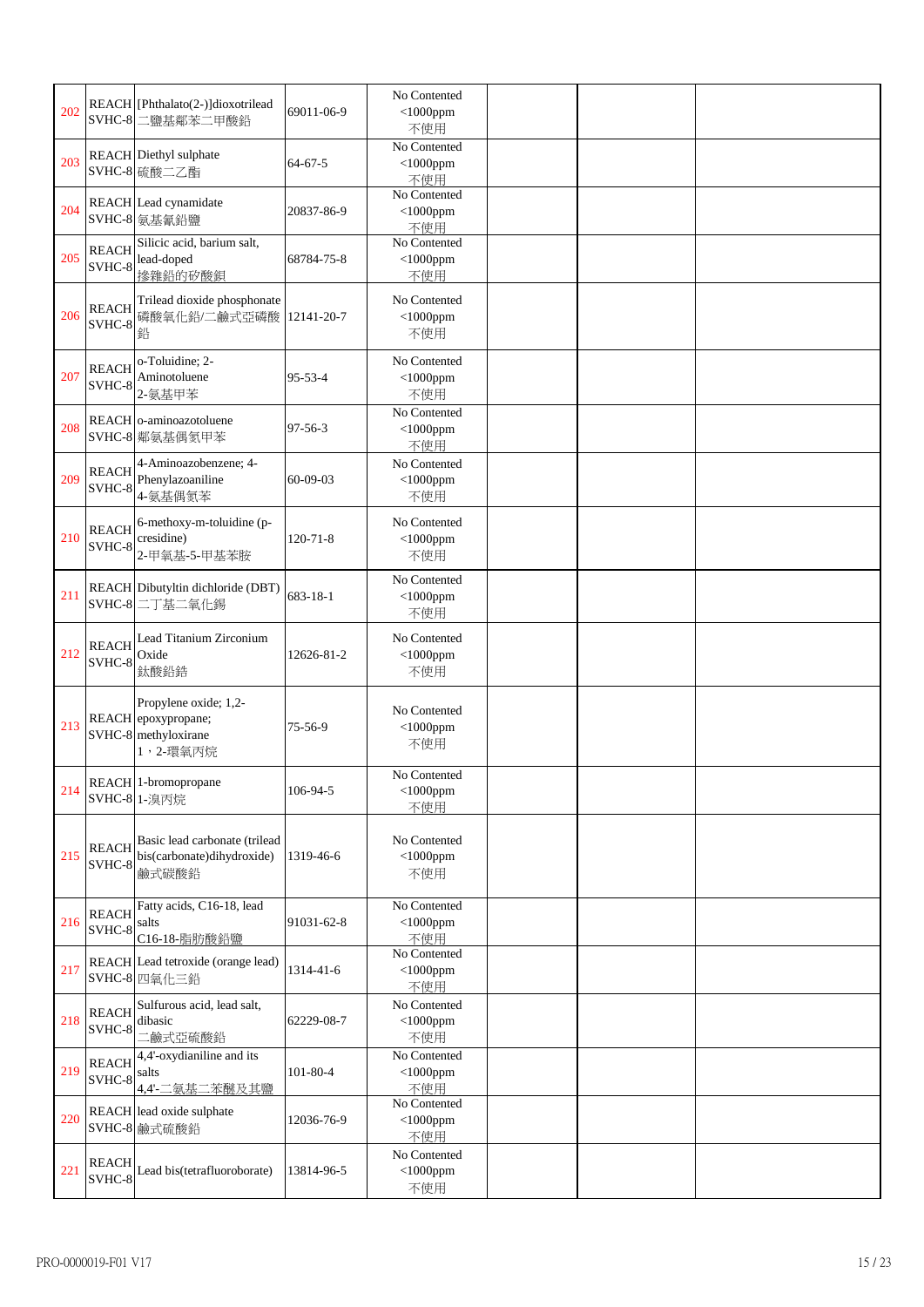| 222 | <b>REACH</b><br>SVHC-8 | Silicic acid, lead salt                                                                                                                                                                                                                                                                                                                                                                                    | 11120-22-2                                                       | No Contented<br>$<$ 1000ppm<br>不使用 |  |  |
|-----|------------------------|------------------------------------------------------------------------------------------------------------------------------------------------------------------------------------------------------------------------------------------------------------------------------------------------------------------------------------------------------------------------------------------------------------|------------------------------------------------------------------|------------------------------------|--|--|
| 223 |                        | REACH Bis(pentabromophenyl)<br>SVHC-8 ether (DecaBDE)                                                                                                                                                                                                                                                                                                                                                      | 1163-19-5                                                        | No Contented<br>$<$ 1000ppm<br>不使用 |  |  |
| 224 | <b>REACH</b><br>SVHC-8 | 4-Nonylphenol, branched<br>and linear-substances with a<br>linear and/or branched alkyl<br>chain with a carbon number<br>of 9 covalently bound in<br>position 4 to phenol,<br>covering also UVCB- and<br>well-defined substances<br>which include any of the<br>individual isomers or a<br>combination thereof<br>分支或線性的壬基酚,含<br>有線性或分支、共價綁定<br>苯酚的9個碳烷基鏈的物質<br>,包括UVCB物質以及任<br>何含有獨立或組合的界定<br>明確的同分異構體的物質 |                                                                  | No Contented<br>$<$ 1000ppm<br>不使用 |  |  |
| 225 | <b>REACH</b><br>SVHC-8 | Diazene-1,2-dicarboxamide<br>(C,C'-azodi(formamide))<br>偶氮二甲醯胺                                                                                                                                                                                                                                                                                                                                             | 123-77-3                                                         | No Contented<br>$<$ 1000ppm<br>不使用 |  |  |
| 226 |                        | $4-(1,1,3,3-$<br>tetramethylbutyl)phenol,<br>ethoxylated -covering well-<br>defined substances and<br>REACH UVCB substances, polymers<br>SVHC-8 and homologues<br>對特辛基苯酚乙氧基醚,<br>包括界定明確的物質以及<br>UVCB物質、聚合物和同<br>系物。                                                                                                                                                                                        |                                                                  | No Contented<br>$<$ 1000ppm<br>不使用 |  |  |
| 227 |                        | REACH 1,2-Diethoxyethane<br>SVHC-8 乙二醇二乙醚                                                                                                                                                                                                                                                                                                                                                                  | $629 - 14 - 1$                                                   | No Contented<br>$<$ 1000ppm<br>不使用 |  |  |
| 228 |                        | Hexahydromethylphathalic<br>anhydride · Hexahydro-4-<br>methylphathalic<br>anhydride · Hexahydro-1-<br>methylphathalic<br>REACH anhydride · Hexahydro-3-<br>SVHC-8 methylphathalic anhydride<br>甲基六氫鄰苯二甲酸酐、<br>4-甲基六氫鄰苯二甲酸<br>酐、1-甲基六氫化鄰苯二<br>甲酸酐、3-甲基六氫苯二<br>甲酯酐                                                                                                                                          | $25550 - 51 - 0$ ·<br>19438-60-9 \<br>48122-14-1 \<br>57110-29-9 | No Contented<br>$<$ 1000ppm<br>不使用 |  |  |
| 229 | <b>REACH</b><br>SVHC-8 | Hexahydro-2-benzofuran-<br>$1,3$ -dione ; Cis-<br>cyclohexane-1,2-<br>dicarboxylic anhydride ;<br>Trans-cyclohexane-1,2-<br>dicarboxylic anhydride<br>環己烷-1,2-二羧酸酐;順<br>式-環己烷-1,2-二羧酸酐;<br>反式-環己烷-1,2-二羧酸酐                                                                                                                                                                                                 | $85 - 42 - 7$<br>$13149 - 00 - 3$<br>14166-21-3                  | No Contented<br>$<$ 1000ppm<br>不使用 |  |  |
| 230 | <b>REACH</b><br>SVHC-8 | 1,2-Benzenedicarboxylic<br>acid, dipentylester, branched<br>and linear<br>1,2-苯二酸-二 (支鏈與直<br>鏈) 戊基酯                                                                                                                                                                                                                                                                                                        | 84777-06-0                                                       | No Contented<br>$<$ 1000ppm<br>不使用 |  |  |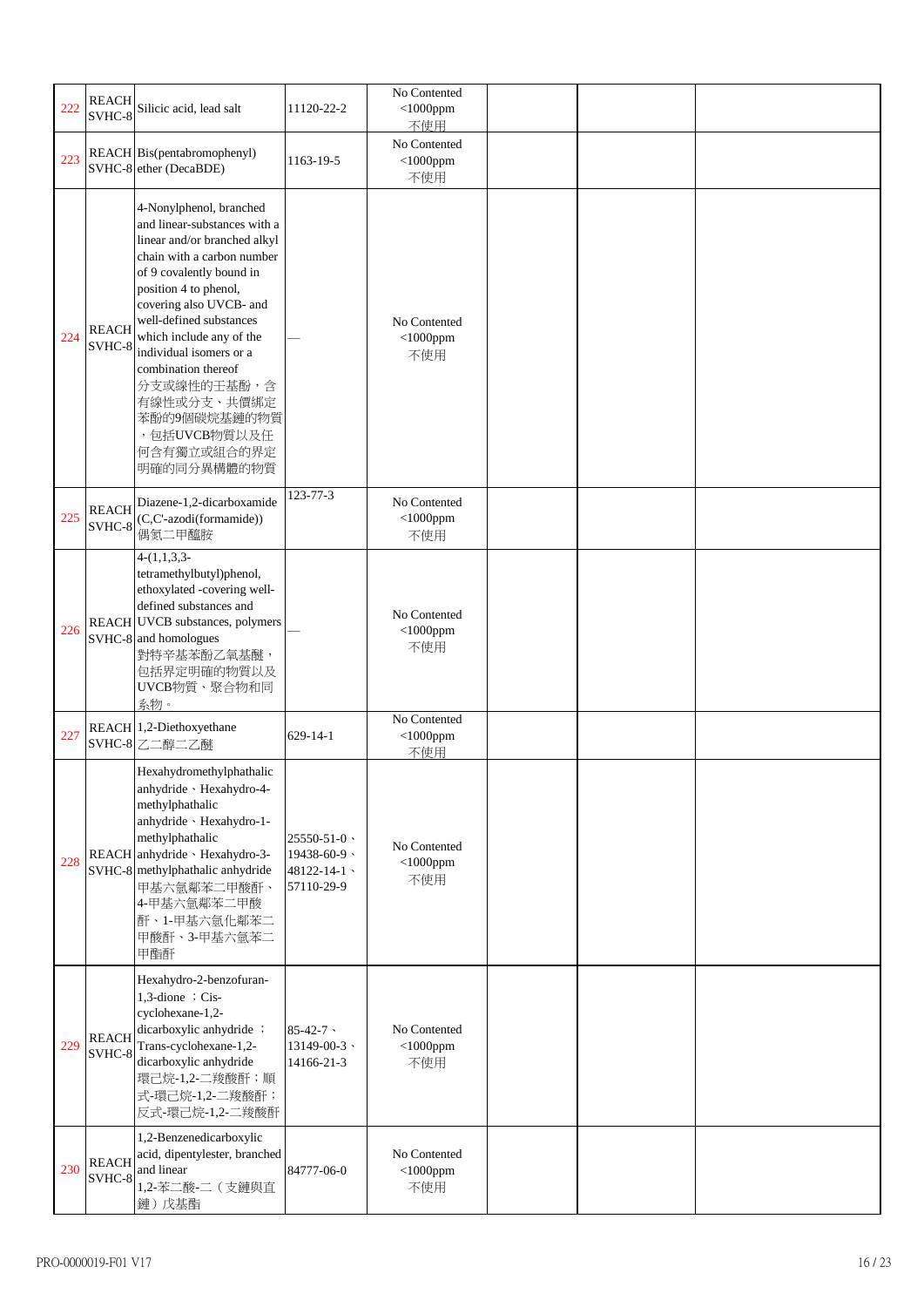| 231 | <b>REACH</b><br>SVHC-8                               | N-pentyl-isopentylphtalate<br>鄰苯二甲酸正戊基異戊基                                                                                                                                                                                                                                                                                                                                                                                                                                                               | 776297-69-9    | No Contented<br>$<$ 1000ppm                     |                                                   |  |
|-----|------------------------------------------------------|---------------------------------------------------------------------------------------------------------------------------------------------------------------------------------------------------------------------------------------------------------------------------------------------------------------------------------------------------------------------------------------------------------------------------------------------------------------------------------------------------------|----------------|-------------------------------------------------|---------------------------------------------------|--|
| 232 | <b>REACH</b><br>$\text{SVHC-8}$ $\Big \text{c acid}$ | 酯<br>Heptacosafluorotetradecanoi<br>全氟十四烷酸                                                                                                                                                                                                                                                                                                                                                                                                                                                              | 376-06-7       | 不使用<br>No Contented<br>$<$ 1000ppm<br>不使用       |                                                   |  |
| 233 | <b>REACH</b><br>SVHC-8                               | Pentacosafluorotridecanoic<br>acid<br>全氟十三烷酸                                                                                                                                                                                                                                                                                                                                                                                                                                                            | 72629-94-8     | No Contented<br>$<$ 1000ppm<br>不使用              |                                                   |  |
| 234 | <b>REACH</b><br>SVHC-8                               | Henicosafluoroundecanoic<br>acid<br>全氟十一烷酸                                                                                                                                                                                                                                                                                                                                                                                                                                                              | 2058-94-8      | No Contented<br>$<$ 1000ppm<br>不使用              |                                                   |  |
| 235 | <b>REACH</b><br>SVHC-8                               | Tricosafluorododecanoic<br>acid<br>全氟十二烷酸                                                                                                                                                                                                                                                                                                                                                                                                                                                               | $307 - 55 - 1$ | No Contented<br>$<$ 1000ppm<br>不使用              |                                                   |  |
| 236 |                                                      | REACH Methoxy acetic acid<br>SVHC-8 甲氧基乙酸                                                                                                                                                                                                                                                                                                                                                                                                                                                               | $625 - 45 - 6$ | No Contented<br>$<$ 1000ppm<br>不使用              |                                                   |  |
| 237 | <b>REACH</b><br>SVHC-8                               | Diisopentylphthalate (<br>DIPP)<br>鄰苯二甲酸二異戊酯                                                                                                                                                                                                                                                                                                                                                                                                                                                            | $605 - 50 - 5$ | No Contented<br>$<$ 1000ppm<br>不使用              |                                                   |  |
| 238 | <b>REACH</b><br>SVHC-8                               | N,N-dimethylformamide;<br>dimethyl formamide<br>N,N-二甲基甲醯胺                                                                                                                                                                                                                                                                                                                                                                                                                                              | $68 - 12 - 2$  | No Contented<br>$<$ 1000ppm<br>不使用              |                                                   |  |
| 239 | SVHC-9 鎘                                             | <b>REACH</b> Cadmium                                                                                                                                                                                                                                                                                                                                                                                                                                                                                    | 74420-43-9     | N.D. (< 2 ppm)<br>Metal contain Zinc <<br>20ppm | IEC 62321第三方檢驗報<br>告<br>IEC 62321 3rd Test report |  |
| 240 | SVHC-9 氧化鎘                                           | <b>REACH</b> Cadmium oxide                                                                                                                                                                                                                                                                                                                                                                                                                                                                              | 1306-19-0      | No Contented<br>$<$ 1000ppm<br>不使用              |                                                   |  |
| 241 | $SVHC-9$ (APFO)                                      | Ammonium<br>REACH pentadecafluorooctanoate<br>全氟辛酸銨                                                                                                                                                                                                                                                                                                                                                                                                                                                     | 3825-26-1      | No Contented<br>$<$ 1000ppm<br>不使用              |                                                   |  |
| 242 | <b>REACH</b><br>SVHC-9                               | Pentadecafluorooctanoic<br>acid (PFOA)<br>全氟辛酸                                                                                                                                                                                                                                                                                                                                                                                                                                                          | $335 - 67 - 1$ | No Contented<br>$<$ 1000ppm<br>不使用              |                                                   |  |
| 243 |                                                      | REACH Dipentyl phthalate(DPP)<br>SVHC-9 鄰苯二甲酸二正戊酯                                                                                                                                                                                                                                                                                                                                                                                                                                                       | 131-18-0       | No Contented<br>$<$ 1000ppm<br>不使用              |                                                   |  |
| 244 | <b>REACH</b><br>SVHC-9                               | 4-Nonylphenol, branched<br>and linear, ethoxylated<br>[substances with a linear<br>and/or branched alkyl chain<br>with a carbon number of 9<br>covalently bound in position<br>4 to phenol, ethoxylated<br>covering UVCB- and well-<br>defined substances,<br>polymers and homologues,<br>which include any of the<br>individual isomers and/or<br>combinations thereof<br>乙氧基化的支鍊和直鏈的<br>4-壬基酚 (直鍊和/或支鏈<br>的具有9個碳原子的烷基鏈<br>共價鍵合在4位的乙氧基酚<br>, 囊括了UVCB和定義明<br>確的物質,聚合物及同系<br>物,其中包括任何單獨的<br>異構體和/或它們的組合) |                | No Contented<br>$<$ 1000ppm<br>不使用              |                                                   |  |
| 245 | <b>REACH</b><br>SVHC-<br>10                          | Cadmium sulphide<br>硫化鎘                                                                                                                                                                                                                                                                                                                                                                                                                                                                                 | 1306-23-6      | No Contented<br>$<$ 1000ppm<br>不使用              |                                                   |  |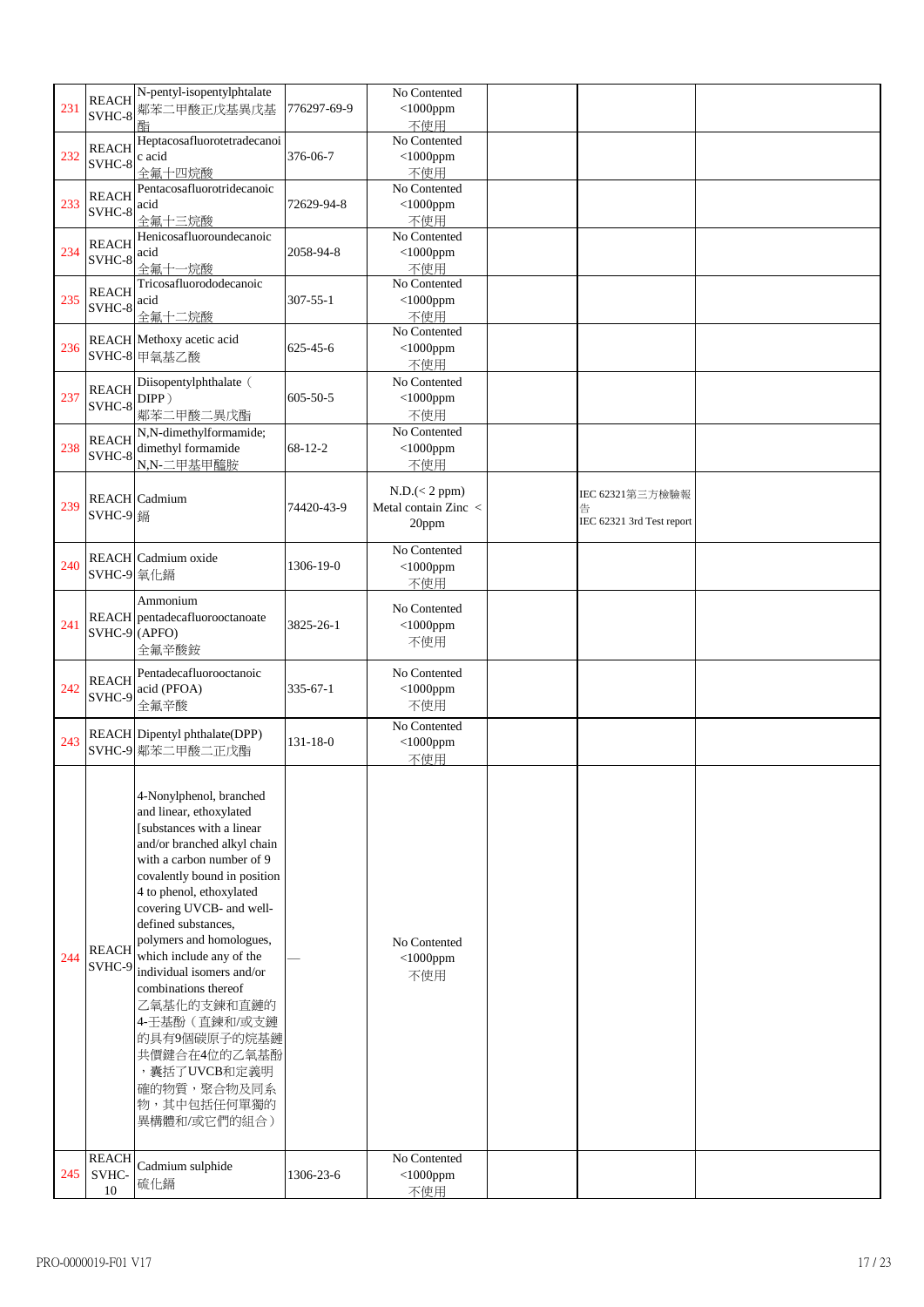| 246 | 10                          | Disodium 3,3'-[[1,1'-<br>biphenyl]-4,4'-<br>REACH diylbis(azo)]bis(4-<br>SVHC- aminonaphthalene-1-<br>sulphonate) (C.I. Direct Red<br>28)<br>C.I.直接紅28                                                        | 573-58-0                  | No Contented<br>$<$ 1000ppm<br>不使用 |  |  |
|-----|-----------------------------|---------------------------------------------------------------------------------------------------------------------------------------------------------------------------------------------------------------|---------------------------|------------------------------------|--|--|
| 247 | 10                          | Disodium 4-amino-3-[[4'-<br>$[(2, 4 -$<br>diaminophenyl)azo][1,1'-<br>REACH biphenyl]-4-yl]azo] -5-<br>SVHC- hydroxy-6-<br>(phenylazo)naphthalene-2,7-<br>disulphonate (C.I. Direct<br>Black 38)<br>C.I.直接黑38 | 1937-37-7                 | No Contented<br>$<$ 1000ppm<br>不使用 |  |  |
| 248 | <b>REACH</b><br>SVHC-<br>10 | Dihexyl phthalate<br>鄰苯二甲酸二己酯                                                                                                                                                                                 | $84 - 75 - 3$             | No Contented<br>$<$ 1000ppm<br>不使用 |  |  |
| 249 | <b>REACH</b><br>SVHC-<br>10 | Imidazolidine-2-thione (2-<br>imidazoline-2-thiol)<br>1,2-亞乙基硫脲; 2-巰基咪<br>唑啉                                                                                                                                  | $96 - 45 - 7$             | No Contented<br>$<$ 1000ppm<br>不使用 |  |  |
| 250 | <b>REACH</b><br>SVHC-<br>10 | Lead di(acetate)<br>醋酸鉛                                                                                                                                                                                       | 301-04-2                  | No Contented<br>$<$ 1000ppm<br>不使用 |  |  |
| 251 | <b>REACH</b><br>SVHC-<br>10 | Trixylyl phosphate<br>磷酸三(二甲苯)酯                                                                                                                                                                               | 25155-23-1                | No Contented<br>$<$ 1000ppm<br>不使用 |  |  |
| 252 | SVHC-<br>11                 | 1,2-Benzenedicarboxylic<br>REACH acid, dihexyl ester, branched<br>and linear<br>鄰苯二甲酸二己酯(支鏈和<br>直鏈)                                                                                                           | 68515-50-4                | No Contented<br>$<$ 1000ppm<br>不使用 |  |  |
| 253 | <b>REACH</b><br>SVHC-<br>11 | Cadmium chloride<br>氯化鎘                                                                                                                                                                                       | 10108-64-2                | No Contented<br>$<$ 1000ppm<br>不使用 |  |  |
| 254 | SVHC-<br>11                 | REACH Sodium perborate; perboric<br>acid, sodium salt<br>過硼酸鈉                                                                                                                                                 |                           | No Contented<br>$<$ 1000ppm<br>不使用 |  |  |
| 255 | <b>REACH</b><br>SVHC-<br>11 | Sodium peroxometaborate<br>過氧偏硼酸鈉                                                                                                                                                                             | 7632/4/4                  | No Contented<br>$<$ 1000ppm<br>不使用 |  |  |
| 256 | <b>REACH</b><br>SVHC-<br>12 | Cadmium fluoride<br>氟化鎘                                                                                                                                                                                       | 7790-79-6                 | No Contented<br>$<$ 1000ppm<br>不使用 |  |  |
| 257 | <b>REACH</b><br>SVHC-<br>12 | Cadmium sulphate<br>硫酸鎘                                                                                                                                                                                       | 10124-36-4;<br>31119-53-6 | No Contented<br>$<$ 1000ppm<br>不使用 |  |  |
| 258 | <b>REACH</b><br>SVHC-<br>12 | 2-benzotriazol-2-yl-4,6-di-<br>tert-butylphenol<br>$(UV-320)$<br>2-[2-羥基-3',5'-二-叔-丁基<br>苯基]-苯並三唑<br>(紫外線吸收劑320)                                                                                              | 3846-71-7                 | No Contented<br>$<$ 1000ppm<br>不使用 |  |  |
| 259 | <b>REACH</b><br>SVHC-<br>12 | 2-(2H-benzotriazol-2-yl)-<br>$4,6-$<br>ditertpentylphenol (UV-328)<br>2-(2'-羥基-3',5'-二-叔-戊<br>基苯基)苯並三唑<br>(紫外線吸收劑328)                                                                                         | 25973-55-1                | No Contented<br>$<$ 1000ppm<br>不使用 |  |  |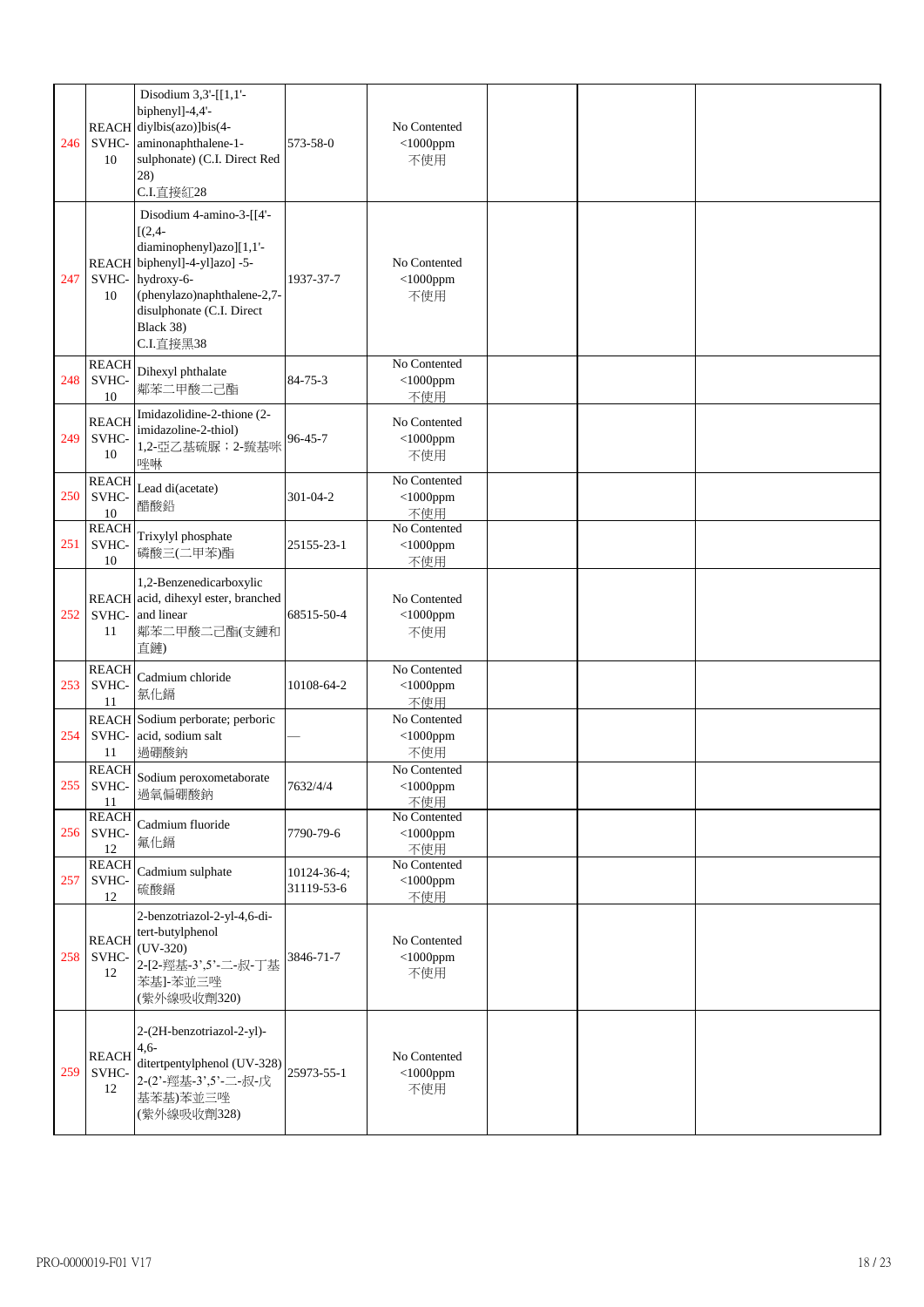| 260 | SVHC-<br>12                  | 2-ethylhexyl 10-ethyl-4,4-<br>dioctyl-7-oxo-8-oxa-<br>REACH 3,5-dithia-4-<br>stannatetradecanoate<br>(DOTE)<br>二正辛基-雙(2-乙基己基<br>巰基乙酸酯)錫                                                                                                                                                                                                                                                                                                                            | 15571-58-1 | No Contented<br>$<$ 1000ppm<br>不使用 |  |  |
|-----|------------------------------|--------------------------------------------------------------------------------------------------------------------------------------------------------------------------------------------------------------------------------------------------------------------------------------------------------------------------------------------------------------------------------------------------------------------------------------------------------------------|------------|------------------------------------|--|--|
| 261 | <b>REACH</b><br>SVHC-<br>12  | Reaction mass of 2-<br>ethylhexyl 10-ethyl-4,4-<br>dioctyl-7-oxo-8-oxa-3,5-<br>dithia-4-<br>stannatetradecanoate and 2-<br>ethylhexyl 10-ethyl-4-[[2-<br>[(2-ethylhexyl)oxy]-2-<br>oxoethyl]thio]-4-octyl-7-<br>oxo-8-oxa-3,5-dithia-4-<br>stannatetradecanoate<br>(reaction mass of DOTE and<br>MOTE)<br>二正辛基-雙 (2-乙基己基<br>巰基乙酸酯)錫和單辛基-<br>三(2-乙基己基巰基乙酸<br>酯)錫的反應物                                                                                                |            | No Contented<br>$<$ 1000ppm<br>不使用 |  |  |
| 262 | <b>REACH</b><br>SVHC-<br>13  | 1,2-benzenedicarboxylic<br>acid, di-C6-10-alkyl esters;<br>$1,2-$<br>benzenedicarboxylic acid,<br>mixed decyl and hexyl and<br>octyl diesters with $\geq$ 0.3% of 68515-51-5<br>dihexyl phthalate<br>鄰苯二甲酸二(C6-10)烷基<br>酯;鄰苯二甲酸二己、二<br>辛、二<br>癸酯混合物;鄰苯二甲酸<br>二己酯≥0.3%                                                                                                                                                                                              | 68648-93-1 | No Contented<br>$<$ 1000ppm<br>不使用 |  |  |
| 263 | SVHC-<br>13                  | 5-sec-butyl-2-(2,4-<br>dimethylcyclohex-3-en-1-<br>yl)-5-methyl-<br>1,3-dioxane [1], 5-sec-butyl-<br>2-(4,6-dimethylcyclohex-3-<br>en-1-yl)-5-methyl-1,3-<br>dioxane [2] [covering any of<br>the<br>individual stereoisomers of<br>REACH <sup>[1]</sup> and [2] or any<br>combination thereof]<br>5-二級丁基-2-(2,4-二甲基<br>環己-3-烯-1-基)-5-甲基-<br>1,3-二氧<br>環己烷[1],5-二級丁基-2-<br>(4,6-二甲基環己-3-烯-1-<br>基)-5-甲<br>基-1,3-二氧環己烷[2],[<br>任何[1]和[2]或者其任意組<br>合的單獨異構物或其任何<br>組合] |            | No Contented<br>$<$ 1000ppm<br>不使用 |  |  |
| 264 | <b>REACH</b><br>-SVHC-<br>14 | 1,3-propanesultone<br>1,3-丙烷磺内酯                                                                                                                                                                                                                                                                                                                                                                                                                                    | 1120-71-4  | No Contented<br>$<$ 1000ppm<br>不使用 |  |  |
| 265 | <b>REACH</b><br>-SVHC-<br>14 | 2,4-di-tert-butyl-6-<br>(5-chlorobenzotriazol-2-yl)<br>phenol (UV-327)<br>紫外線吸收劑UV-327;<br>2- (2'-羥基-3', 5'-二叔丁<br>基苯基)-5-氯代苯並三唑                                                                                                                                                                                                                                                                                                                                   | 3864-99-1  | No Contented<br>$<$ 1000ppm<br>不使用 |  |  |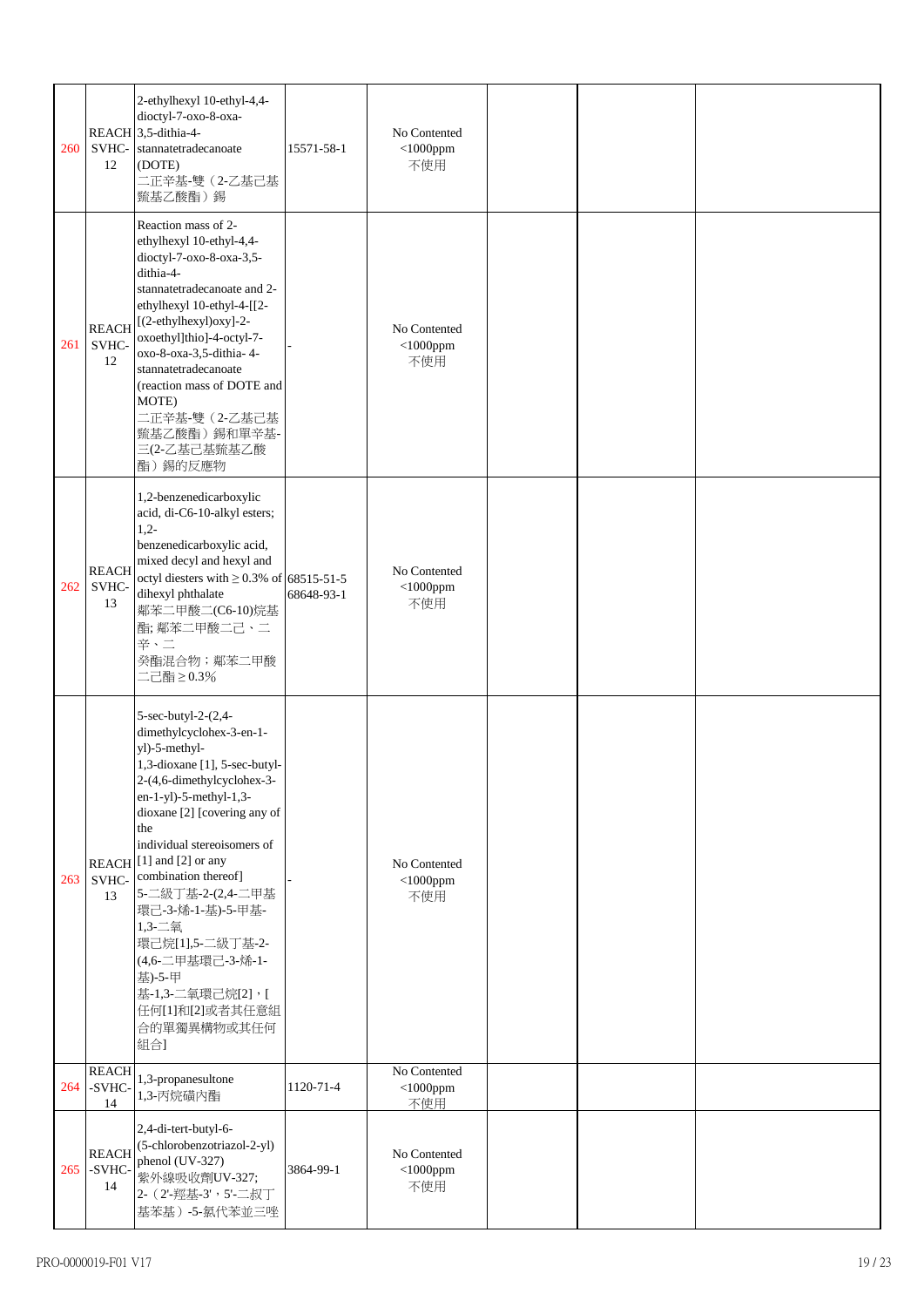| 266 | <b>REACH</b><br>-SVHC-<br>14 | 2-(2H-benzotriazol-2-yl)-4-<br>(tert-butyl)-6-(sec-<br>butyl)phenol (UV-350)<br>紫外線吸收劑UV-350;<br>2- (2' - 羥基-3'-異丁基-5'-<br>叔丁基苯基)苯並三唑                                                                                                                                                                                                                                                                               | 36437-37-3                          | No Contented<br>$<$ 1000ppm<br>不使用         |                                                 |  |
|-----|------------------------------|---------------------------------------------------------------------------------------------------------------------------------------------------------------------------------------------------------------------------------------------------------------------------------------------------------------------------------------------------------------------------------------------------------------------|-------------------------------------|--------------------------------------------|-------------------------------------------------|--|
| 267 | <b>REACH</b><br>-SVHC-<br>14 | Nitrobenzene<br>硝基苯                                                                                                                                                                                                                                                                                                                                                                                                 | 98-95-3                             | No Contented<br>$<$ 1000ppm<br>不使用         |                                                 |  |
| 268 | $REACH$ , 9,9-<br>14         | Perfluorononan-1-oic acid<br>(2,2,3,3,4,4,5,5,6,6,7,7,8,8,9)<br>-SVHC- heptadecafluorononanoic<br>acid and its sodium and<br>ammonium salts<br>全氟壬醚及其鈉鹽和氨鹽                                                                                                                                                                                                                                                          | 375-95-1<br>21049-39-8<br>4149-60-4 | No Contented<br>$<$ 1000ppm<br>不使用         |                                                 |  |
| 269 | 15                           | REACH Benzo[def]chrysene<br>-SVHC-(Benzo[a]pyrene)<br>苯並(a)芘                                                                                                                                                                                                                                                                                                                                                        | $50 - 32 - 8$                       | No Contented<br>$<$ 1000ppm<br>不使用         |                                                 |  |
| 270 | -SVHC-<br>16                 | REACH 4,4'-isopropylidenediphenol<br>(bisphenol A)<br>雙酚A                                                                                                                                                                                                                                                                                                                                                           |                                     | No Contented (<<br>25ppm)<br>不使用 (< 25ppm) | 参客戶需求<br>refer EVERLIGHT'S<br>Customers request |  |
| 271 | <b>REACH</b><br>-SVHC-<br>16 | 4-Heptylphenol, branched<br>and linear<br>[substances with a linear<br>and/or branched alkyl<br>chain with a carbon number<br>of 7 covalently bound<br>predominantly in position 4<br>to phenol, covering<br>also UVCB- and well-<br>defined substances which<br>include any of the individual<br>isomers or a<br>combination thereof]<br>4-庚基苯酚,支鍊及直鍊包<br> 括含有7個碳烷基鏈的所有<br>獨立的同分異構體和所有<br>含有線性或分支7個碳烷基<br>鏈的UVCB物質 |                                     | No Contented<br>$<$ 1000ppm<br>不使用         |                                                 |  |
| 272 | <b>REACH</b><br>-SVHC-<br>16 | Nonadecafluorodecanoic<br>acid (PFDA) and its sodium<br>and ammonium salts<br>十九氟癸酸及其鈉和銨鹽                                                                                                                                                                                                                                                                                                                           | 3108-42-7<br>335-76-2<br>3830-45-3  | No Contented<br>$<$ 1000ppm<br>不使用         |                                                 |  |
| 273 | <b>REACH</b><br>-SVHC-<br>16 | p-(1,1-dimethylpropyl)<br>$phenol = 4-tert-penty1phenol$<br>(PTAP)<br>對(1,1-二甲基丙基)苯酚                                                                                                                                                                                                                                                                                                                                | 80-46-6                             | No Contented<br>$<$ 1000ppm<br>不使用         |                                                 |  |
| 274 | <b>REACH</b><br>-SVHC-<br>17 | Perfluorohexane-1-<br>sulphonic acid<br>and its salts (PFHxS)<br>全氟己基磺酸及其鹽類                                                                                                                                                                                                                                                                                                                                         | 355-46-4                            | No Contented<br>$<$ 1000ppm<br>不使用         |                                                 |  |
| 275 | <b>REACH</b><br>-SVHC-<br>18 | Chrysene<br>苯並[a]菲                                                                                                                                                                                                                                                                                                                                                                                                  | 218-01-9                            | No Contented<br>$<$ 1000ppm<br>不使用         |                                                 |  |
| 276 | <b>REACH</b><br>-SVHC-<br>18 | Benz[a]anthracene<br>苯並[a]蒽                                                                                                                                                                                                                                                                                                                                                                                         | $56 - 55 - 3$                       | No Contented<br>$<$ 1000ppm<br>不使用         |                                                 |  |
| 277 | <b>REACH</b><br>-SVHC-<br>18 | Cadmium nitrate<br>硝酸鎘                                                                                                                                                                                                                                                                                                                                                                                              | 10325-94-7                          | No Contented<br>$<$ 1000ppm<br>不使用         |                                                 |  |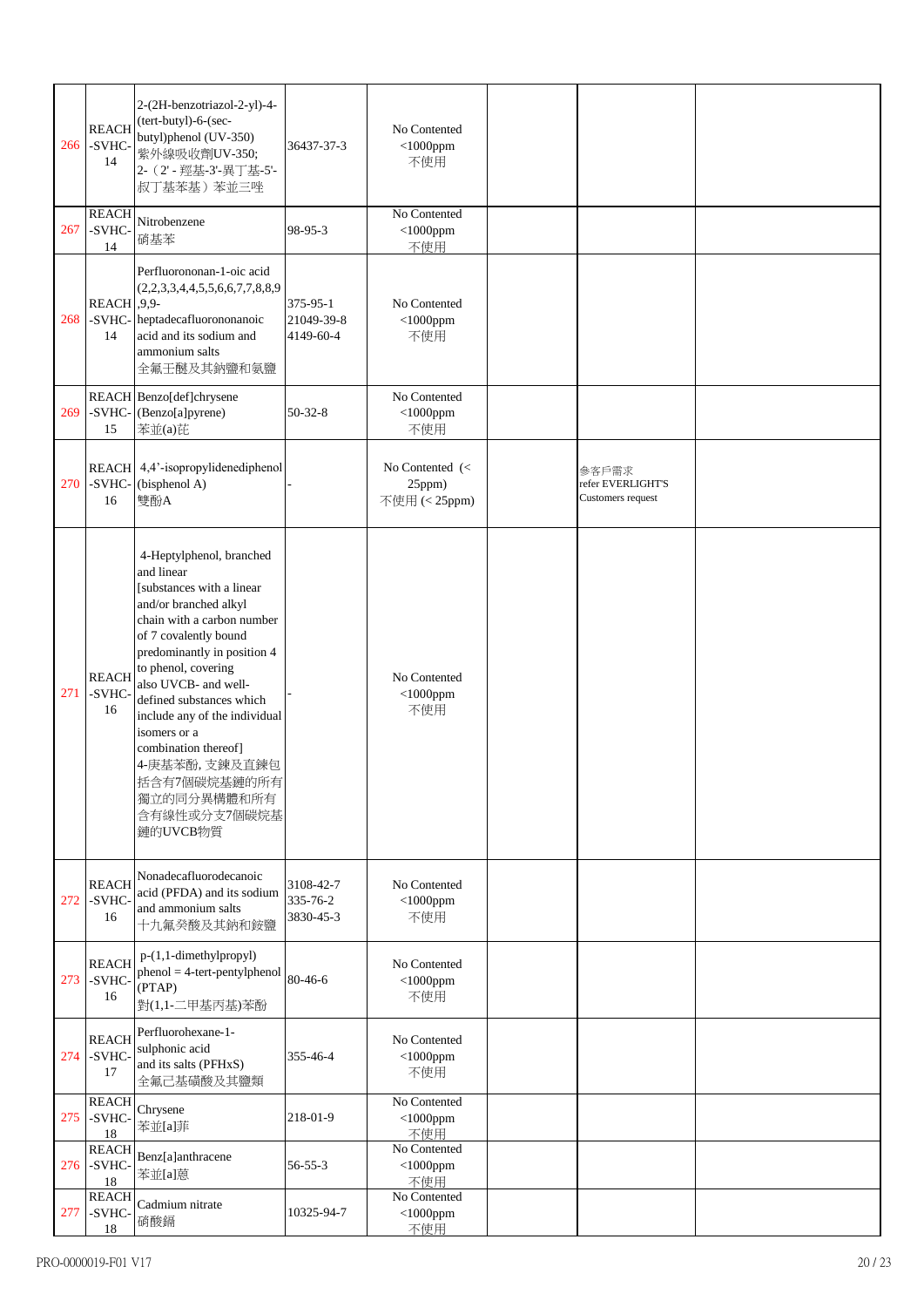|     | <b>REACH</b>                 |                                                                                                                                                                                                                                                                |                | No Contented                       |                                                                       |  |
|-----|------------------------------|----------------------------------------------------------------------------------------------------------------------------------------------------------------------------------------------------------------------------------------------------------------|----------------|------------------------------------|-----------------------------------------------------------------------|--|
| 278 | -SVHC-<br>18                 | Cadmium hydroxide<br>氫氧化鎘                                                                                                                                                                                                                                      | 21041-95-2     | $<$ 1000ppm<br>不使用                 |                                                                       |  |
|     | <b>REACH</b>                 |                                                                                                                                                                                                                                                                |                | No Contented                       |                                                                       |  |
| 279 | -SVHC-<br>18                 | Cadmium carbonate<br>碳酸鎘                                                                                                                                                                                                                                       | 513-78-0       | $<$ 1000ppm<br>不使用                 |                                                                       |  |
|     | <b>REACH</b>                 | Dechlorane Plus TM                                                                                                                                                                                                                                             |                | No Contented                       |                                                                       |  |
| 280 | -SVHC-                       | 德克隆                                                                                                                                                                                                                                                            |                | $<$ 1000ppm                        |                                                                       |  |
|     | 18                           | Reaction products of 1,3,4-                                                                                                                                                                                                                                    |                | 不使用                                |                                                                       |  |
| 281 | <b>REACH</b><br>-SVHC-<br>18 | thiadiazolidine-2,5-dithione,<br>formaldehyde and 4-<br>heptylphenol, branched and<br>linear (RP-HP) [with $\geq$ 0.1%<br>w/w 4-heptylphenol,<br>branched and linear]<br>1,3,4-噻唑烷-2,5-二硫酮,<br>甲醛及4-庚基苯酚支鏈及<br>直鏈反應物, (RP-HP) [含≥<br>0.1% w/w 支鏈及直鏈4-庚<br>基苯酚] |                | No Contented<br>$<$ 1000ppm<br>不使用 |                                                                       |  |
|     |                              | REACH Octamethylcyclotetrasiloxan                                                                                                                                                                                                                              |                | No Contented                       |                                                                       |  |
| 282 | -SVHC- $ e(D4) $<br>19       | 八甲基環四矽氧烷                                                                                                                                                                                                                                                       | 556-67-2       | $<$ 1000ppm<br>不使用                 |                                                                       |  |
|     |                              | REACH Decamethylcyclopentasiloxa                                                                                                                                                                                                                               |                | No Contented                       |                                                                       |  |
| 283 | -SVHC- $ne(D5)$              |                                                                                                                                                                                                                                                                | 541-02-6       | $<$ 1000ppm                        |                                                                       |  |
|     | 19                           | 十甲基環五矽氧烷                                                                                                                                                                                                                                                       |                | 不使用                                |                                                                       |  |
|     |                              |                                                                                                                                                                                                                                                                |                |                                    |                                                                       |  |
|     |                              | REACH Dodecamethylcyclohexasilo                                                                                                                                                                                                                                |                | No Contented                       |                                                                       |  |
| 284 | 19                           | -SVHC- $xane(D6)$<br>十二甲基環六矽氧烷                                                                                                                                                                                                                                 | 540-97-6       | $<$ 1000ppm<br>不使用                 |                                                                       |  |
|     |                              |                                                                                                                                                                                                                                                                |                |                                    |                                                                       |  |
| 285 | <b>REACH</b><br>-SVHC-<br>19 | Lead<br>鉛                                                                                                                                                                                                                                                      | 7439-92-1      | Plastic <50ppm<br>Other <500ppm    | 参RoHS、客戶需求<br>Refer RoHS 、<br><b>EVERLIGHT'S</b><br>Customers request |  |
|     | <b>REACH</b>                 | Disodium octaborate                                                                                                                                                                                                                                            |                | No Contented                       |                                                                       |  |
| 286 | -SVHC-                       | 氧化硼鈉                                                                                                                                                                                                                                                           | 12008-41-2     | $<$ 1000ppm                        |                                                                       |  |
|     | 19                           |                                                                                                                                                                                                                                                                |                | 不使用                                |                                                                       |  |
| 287 | <b>REACH</b><br>-SVHC-       | Benzo[ghi]perylene                                                                                                                                                                                                                                             | 191-24-2       | No Contented<br>$<$ 1000ppm        |                                                                       |  |
|     | 19                           | 苯並(G,H,I)                                                                                                                                                                                                                                                      |                | 不使用                                |                                                                       |  |
|     | <b>REACH</b>                 |                                                                                                                                                                                                                                                                |                | No Contented                       |                                                                       |  |
| 288 | -SVHC-                       | Terphenyl hydrogenated<br>氫化三聯苯                                                                                                                                                                                                                                | 61788-32-7     | $<$ 1000ppm                        |                                                                       |  |
|     | 19                           |                                                                                                                                                                                                                                                                |                | 不使用                                |                                                                       |  |
| 289 | <b>REACH</b><br>-SVHC-       | Ethylenediamine                                                                                                                                                                                                                                                | $107 - 15 - 3$ | No Contented<br>$<$ 1000ppm        |                                                                       |  |
|     | 19                           | 乙二胺                                                                                                                                                                                                                                                            |                | 不使用                                |                                                                       |  |
| 290 | <b>REACH</b><br>-SVHC-<br>19 | Benzene-1,2,4-tricarboxylic<br>acid 1,2 anhydride<br>(Trimellitic Anhydride)<br>(TMA)<br>苯-1,2,4-三羧酸1,2-酐(偏<br>苯三酸酐)                                                                                                                                           | 552-30-7       | No Contented<br>$<$ 1000ppm<br>不使用 |                                                                       |  |
|     |                              | REACH Dicyclohexyl Phthalate                                                                                                                                                                                                                                   |                | No Contented                       |                                                                       |  |
| 291 | -SVHC-(DCHP)                 |                                                                                                                                                                                                                                                                | $84 - 61 - 7$  | $<$ 1000ppm                        |                                                                       |  |
|     | 19                           | 鄰苯二甲酸二環己酯                                                                                                                                                                                                                                                      |                | 不使用                                |                                                                       |  |
| 292 | <b>REACH</b><br>-SVHC-<br>20 | 2,2-bis(4'-hydroxyphenyl)-<br>4-methylpentane<br>2,2-雙(4-羥基苯基)-4-甲基<br>戊烷                                                                                                                                                                                      | 6807-17-6      | No Contented<br>$<$ 1000ppm<br>不使用 |                                                                       |  |
| 293 | <b>REACH</b><br>-SVHC-<br>20 | Benzo[k]fluoranthene<br>苯駢(k)螢蒽                                                                                                                                                                                                                                | 207-08-9       | No Contented<br>$<$ 1000ppm<br>不使用 |                                                                       |  |
|     | <b>REACH</b>                 |                                                                                                                                                                                                                                                                |                | No Contented                       |                                                                       |  |
| 294 | -SVHC-<br>$20\,$             | Fluoranthene<br>苯駢苊                                                                                                                                                                                                                                            | $206 - 44 - 0$ | $<$ 1000ppm<br>不使用                 |                                                                       |  |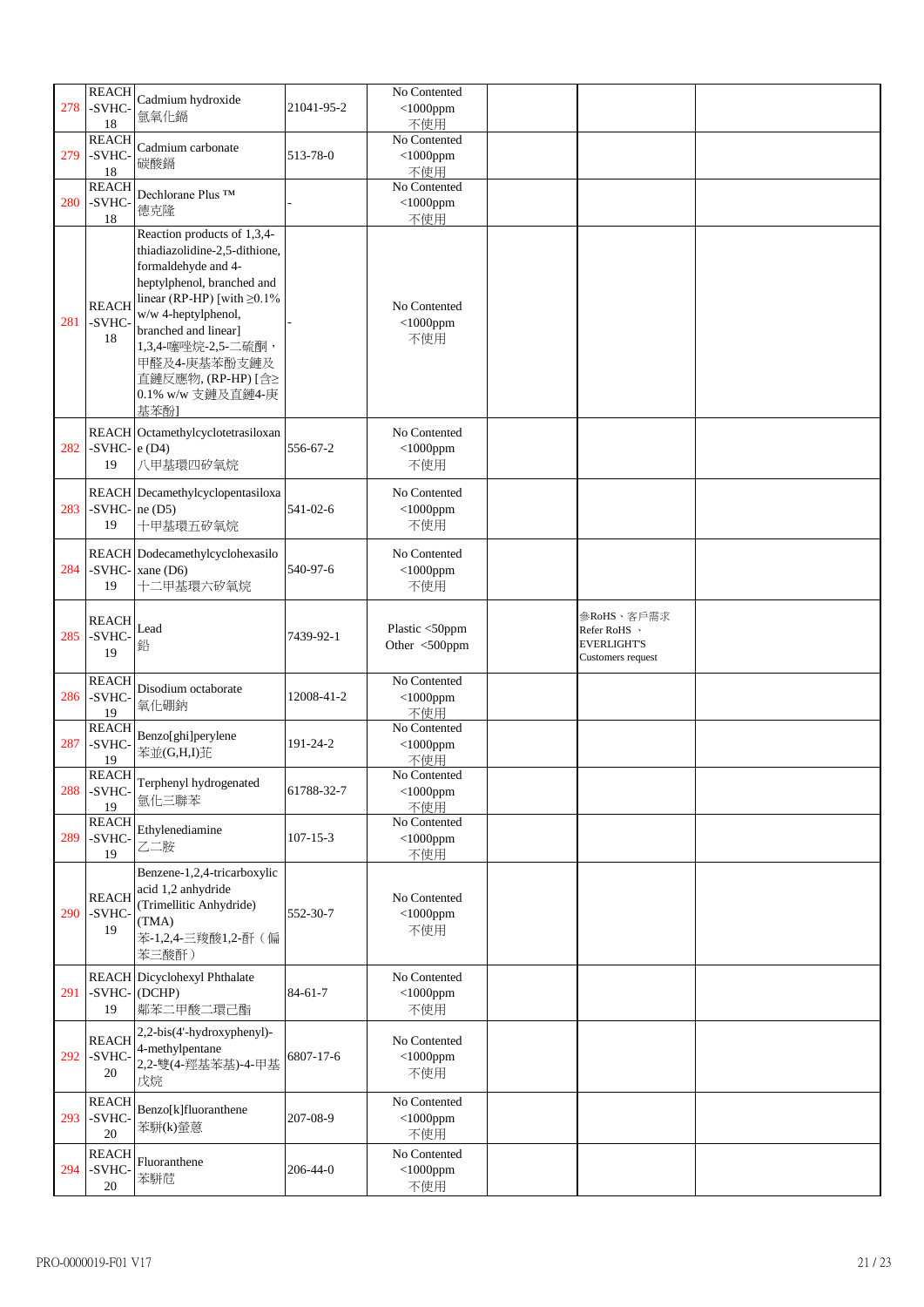| 295 | <b>REACH</b><br>-SVHC-<br>20         | Phenanthrene<br>菲                                                                                                                                                                                                                                              | $85 - 01 - 8$   | No Contented<br>$<$ 1000ppm<br>不使用 |  |  |
|-----|--------------------------------------|----------------------------------------------------------------------------------------------------------------------------------------------------------------------------------------------------------------------------------------------------------------|-----------------|------------------------------------|--|--|
| 296 | <b>REACH</b><br>-SVHC-<br>20         | Pyrene<br>芘                                                                                                                                                                                                                                                    | 129-00-0        | No Contented<br>$<$ 1000ppm<br>不使用 |  |  |
| 297 | <b>REACH</b><br>-SVHC-<br>20         | 1,7,7-trimethyl-3-<br>(phenylmethylene)bicycle<br>$[2.2.1]$ heptan-2-one $(3-$<br>benzylidene camphor)<br>1,7,7-三甲基-3-(苯亞甲基)<br>雙環[2,2,1]庚-2-酮                                                                                                                 | 15087-24-8      | No Contented<br>$<$ 1000ppm<br>不使用 |  |  |
| 298 | <b>REACH</b><br>-SVHC-<br>21         | 2-methoxyethyl acetate<br>2-甲氧基乙酸乙酯                                                                                                                                                                                                                            | 110-49-6        | No Contented<br>$<$ 1000ppm<br>不使用 |  |  |
| 299 | 21                                   | Tris (4-nonylphenyl,<br>branched and linear)<br>phosphite (TNPP) with $\geq$<br>REACH $0.1\%$ w/w of 4-nonylphenol,<br>-SVHC- branched and linear (4-NP)<br>三(4-壬基苯基,支鍊和直<br>鏈)亞磷酸酯(TNPP) (4-壬<br>基酚4-NP,支鍊和直鏈濃<br>度20.1%重量比)                                  |                 | No Contented<br>$<$ 1000ppm<br>不使用 |  |  |
| 300 | 21                                   | 2,3,3,3-tetrafluoro-2-<br>(heptafluoropropoxy)<br>propionic acid, its salts and<br>its acyl halides (covering<br>REACH any of their individual<br>-SVHC- isomers and combinations<br>thereof)<br>2,3,3,3-四氟-2- (七氟丙氧<br>基)丙酸,即其鹽類與鹵化<br>醯類(包括它們各自的異<br>構物及其組合) |                 | No Contented<br>$<$ 1000ppm<br>不使用 |  |  |
| 301 | <b>REACH</b><br>-SVHC-<br>21         | 4-tert-butylphenol<br>4-叔丁基苯酚                                                                                                                                                                                                                                  | 98-54-4         | No Contented<br>$<$ 1000ppm<br>不使用 |  |  |
| 302 | REACH <sup>4'-</sup><br>-SVHC-<br>22 | 2-benzyl-2-dimethylamino-<br>morpholinobutyrophenone<br>2-苄基-2-二甲基氨基-1-<br>(4-嗎啉苯基)丁酮                                                                                                                                                                          | 119313-12-1     | No Contented<br>$<$ 1000ppm<br>不使用 |  |  |
| 303 | 22                                   | $2$ -methyl-1- $(4-$<br>REACH methylthiophenyl)-<br>-SVHC-2-morpholino propan-1-one<br>2-甲基-1-[4-(甲基硫代)苯<br>基]-2-(4-嗎啉基)-1-丙酮                                                                                                                                  | 71868-10-5      | No Contented<br>$<$ 1000ppm<br>不使用 |  |  |
| 304 | <b>REACH</b><br>-SVHC-<br>22         | Diisohexyl<br>phthalate(DIHxP)<br>二異己基鄰苯二甲酸酯<br>(DIHxP)                                                                                                                                                                                                        | 71850-09-4      | No Contented<br>$<$ 1000ppm<br>不使用 |  |  |
| 305 | 22                                   | REACH Perfluorobutane sulfonic<br>-SVHC-acid (PFBS) and its salts<br>全氟丁烷磺酸及其鹽類                                                                                                                                                                                |                 | No Contented<br>$<$ 1000ppm<br>不使用 |  |  |
| 306 | <b>REACH</b><br>-SVHC-<br>23         | 1-vinylimidazole<br>1-乙烯基咪唑                                                                                                                                                                                                                                    | $1072 - 63 - 5$ | No Contented<br>$<$ 1000ppm<br>不使用 |  |  |
| 307 | <b>REACH</b><br>-SVHC-<br>23         | 2-methylimidazole<br>2-甲基咪唑                                                                                                                                                                                                                                    | 693-98-1        | No Contented<br>$<$ 1000ppm<br>不使用 |  |  |